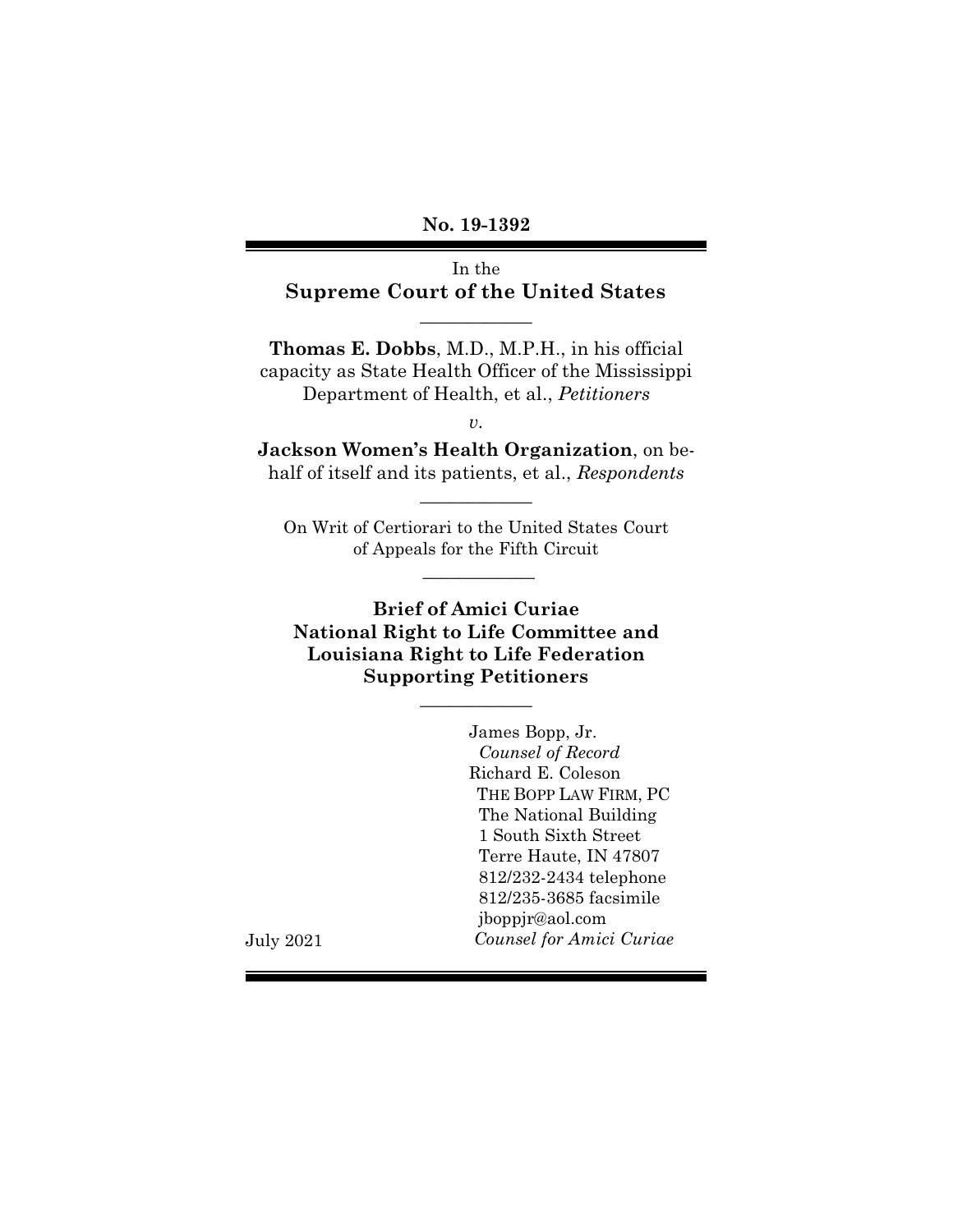# **Table of Contents**

|     | Interest of Amici Curiae  1                                                                                               |
|-----|---------------------------------------------------------------------------------------------------------------------------|
|     |                                                                                                                           |
|     |                                                                                                                           |
| I.  | Courts and legislatures need a roadmap to<br>avoid "a jurisprudence of doubt."  3                                         |
|     | A. Abortion law is built on anomalies 5                                                                                   |
|     | B. A jurisprudence of doubt persists 10                                                                                   |
| II. | This case should provide a new, clear,<br>and sufficient roadmap 12                                                       |
|     | A. The new roadmap should be clear. $\dots$ 12                                                                            |
|     | B. The new roadmap should be sufficient 13                                                                                |
|     | C. The new roadmap should guide the way<br>back from Roe's tangent from normal<br>rules by fully embracing relevant state |
|     | 1. Pre-viability application does not pre-<br>clude elective-abortion prohibitions. . 16                                  |
|     | All relevant state interests should be<br>$2_{-}$<br>considered in pre-viability applications.                            |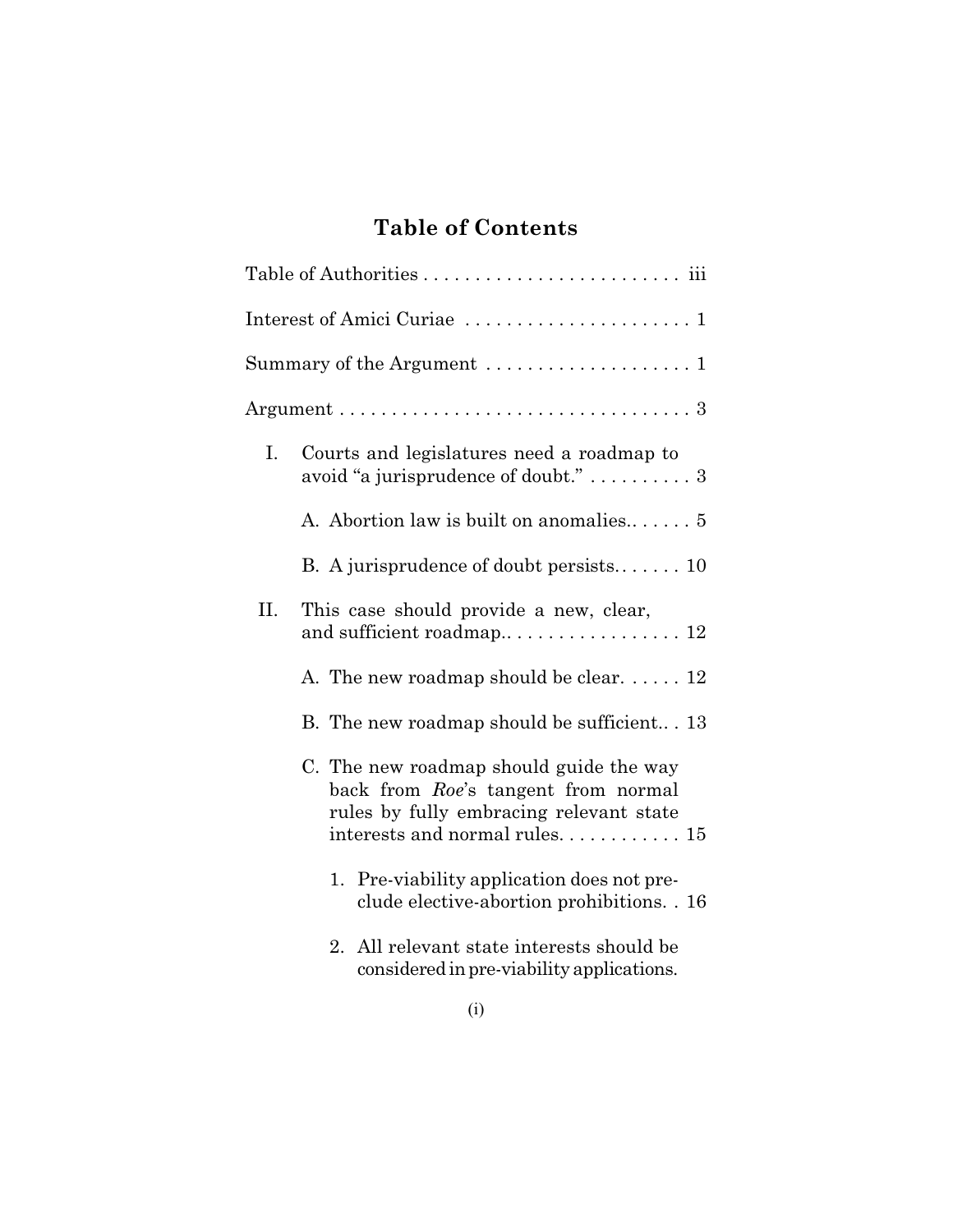|    |             | a. States may assert an interest in<br>protecting maternal health for all                                                                           |
|----|-------------|-----------------------------------------------------------------------------------------------------------------------------------------------------|
|    |             | b. States may assert an interest in<br>protecting preborn, individual hu-<br>man life, including against pain,<br>for all periods of pregnancy $22$ |
|    | $c_{\rm}$ . | States may assert an interest in<br>protecting against harm to the<br>medical profession and civil society<br>for all periods of pregnancy $22$     |
|    |             | d. States may assert all other rele-<br>vant interests pre-viability and<br>establish them with evidence 24                                         |
|    |             | 3. Courts must consider if state interests<br>satisfy relevant scrutiny in context. . 25                                                            |
|    |             | 4. Normal rules must apply $25$                                                                                                                     |
| Ш. |             | This case should be remanded to apply<br>this Court's new roadmap. $\ldots \ldots \ldots \ldots 26$                                                 |
|    |             |                                                                                                                                                     |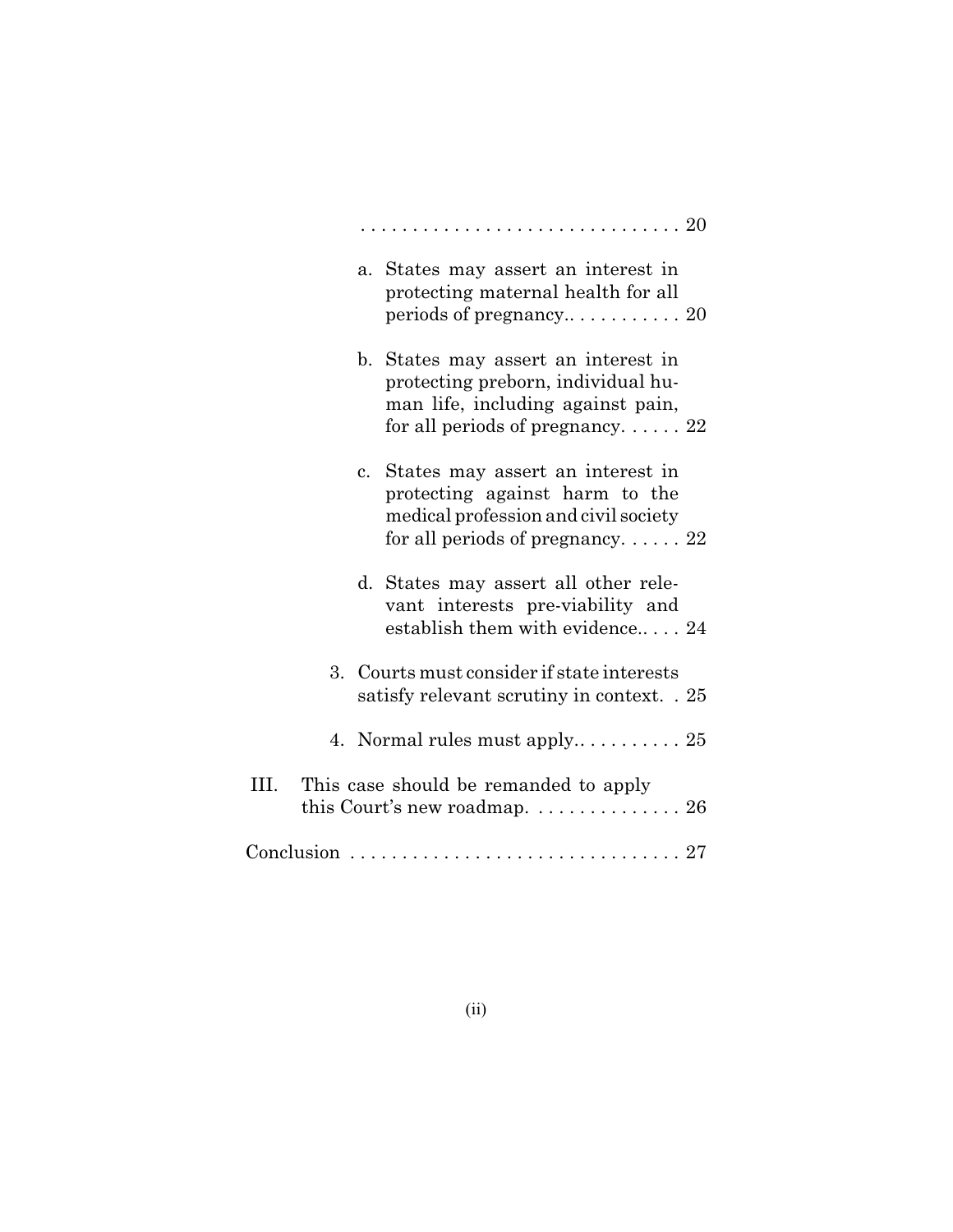# **Table of Authorities**

## *Cases*

| Akron v. Akron Center for Reproductive Health,                                                                         |
|------------------------------------------------------------------------------------------------------------------------|
| Box v. Planned Parenthood of Indiana and Ken-<br>tucky, 139 S. Ct. 1780 (2019) $\ldots \ldots \ldots \ldots \ldots 24$ |
| Box v. Planned Parenthood of Indiana and Ken-<br>tucky, 140 S. Ct. 2103 (2020) $\ldots \ldots \ldots \ldots \ldots$ 10 |
| Cohens v. Virginia, 19 U.S. (6 Wheat.) 264 (1821). 14                                                                  |
| Gary-Northwest Ind. Women's Services v. Orr, 451                                                                       |
| Gary-Northwest Indiana Women's Services v.<br>Bowen, 496 F. Supp. 894 (N.D. Ind. 1980) 6                               |
| Gonzales v. Carhart, 550 U.S. 124 (2007)                                                                               |
| June Medical Services v. Russo, 140 S. Ct. 2103                                                                        |
| Lochner v. New York, 198 U.S. 45 (1905)  15                                                                            |
| Marbury v. Madison, $5$ U.S. 137 (1803) $\ldots \ldots \ldots$ 12                                                      |
| Marks v. United States, 430 U.S. 188 (1977)                                                                            |
|                                                                                                                        |
| Mazurek v. Armstrong, 520 U.S. 968 (1997). 8, 14, 21                                                                   |
| McDonnell Douglas Corp. v. Green, 411 U.S. 792                                                                         |
| Miranda v. Arizona, 384 U.S. 436 (1966)  13                                                                            |
| Planned Parenthood of Indiana and Kentucky v.<br>Box, 949 F.3d 997 (7th Cir. 2019) $\ldots \ldots \ldots$ 4            |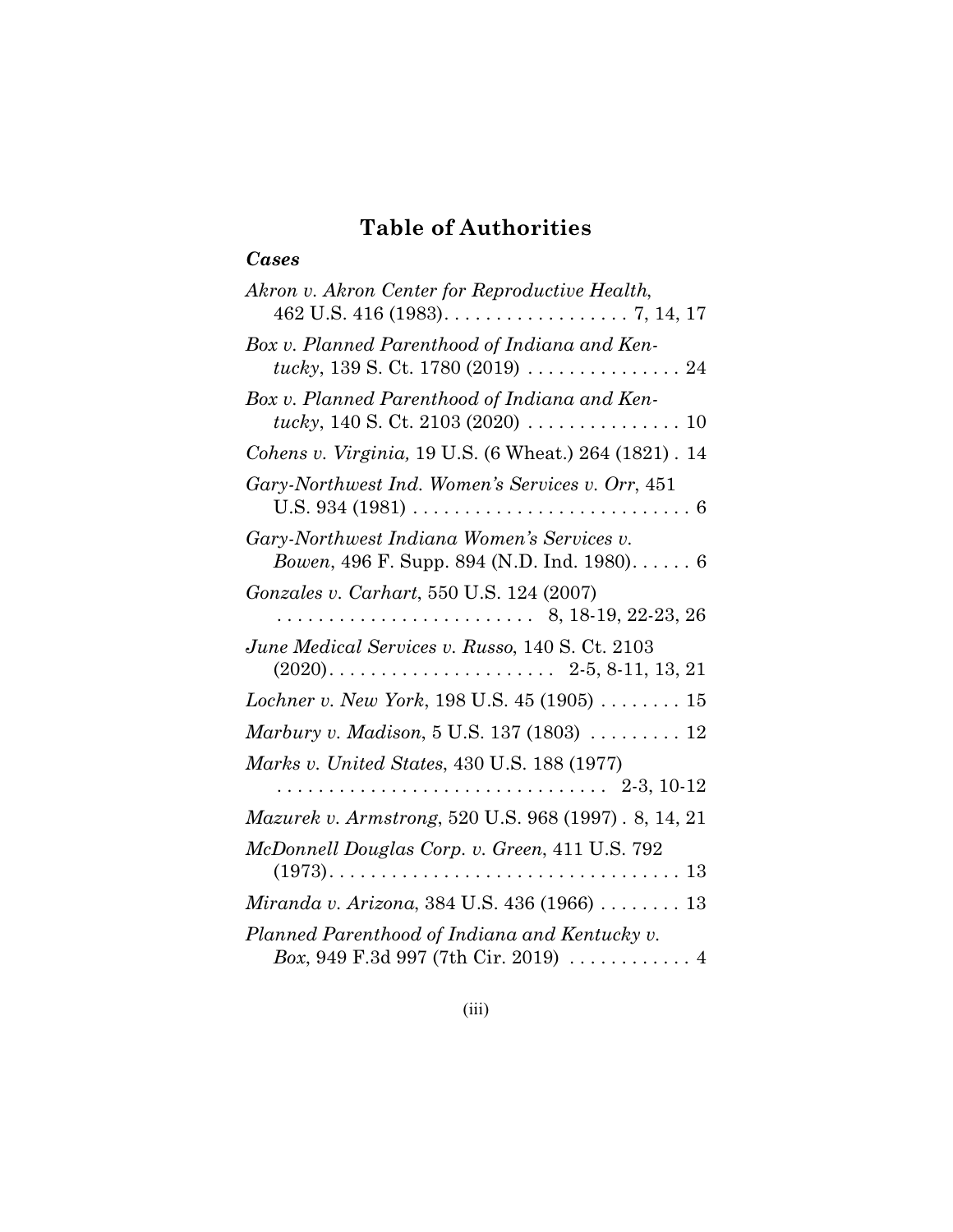| Planned Parenthood of Indiana and Kentucky v.<br>Box, 991 F.3d 740 (7th Cir. 2021) $\ldots \ldots$ 10-12 |
|----------------------------------------------------------------------------------------------------------|
| Planned Parenthood of Southeastern Pennsylva-<br>nia v. Casey, 505 U.S. 833 (1992)                       |
| Roe v. Wade, 410 U.S. 113 (1973) 2, 5-9, 13-22, 25-26                                                    |
| <i>Thornburgh v. ACOG, 476 U.S. 747 (1986)  5, 7, 22</i>                                                 |
| United States v. Dorcely, 454 F.3d 366 (D.C. Cir.                                                        |
| United States v. Salerno, 481 U.S. 739 (1987)  26                                                        |
| <i>Wagner v. FEC, 717 F.3d 1007 (D.C. Cir. 2013)</i> 14                                                  |
| Whole Woman's Health v. Hellerstedt, 136 S. Ct.                                                          |

# *Constitutions, Statutes, Regulations & Rules*

| U.S. const. art. III $\ldots \ldots \ldots \ldots \ldots \ldots \ldots \ldots \ldots 15$ |  |
|------------------------------------------------------------------------------------------|--|

## *Other Authorities*

| BBC, Europe's abortion rules, BBC News (Feb. 12,<br>2007), http://news.bbc.co.uk/2/hi/eu-                                                      |
|------------------------------------------------------------------------------------------------------------------------------------------------|
| James Bopp, Jr. & Richard E. Coleson, The Right<br>to Abortion: Absolute, Anomalous, and Ripe for<br>Reversal, 3 B.Y.U. J. Pub. L. 181 (1989)  |
| Brief Amicus Curiae of Americans United for Life<br>in Support of Petitioners, Box v. Planned Par-<br>enthood of Indiana and Kentucky (No. 20- |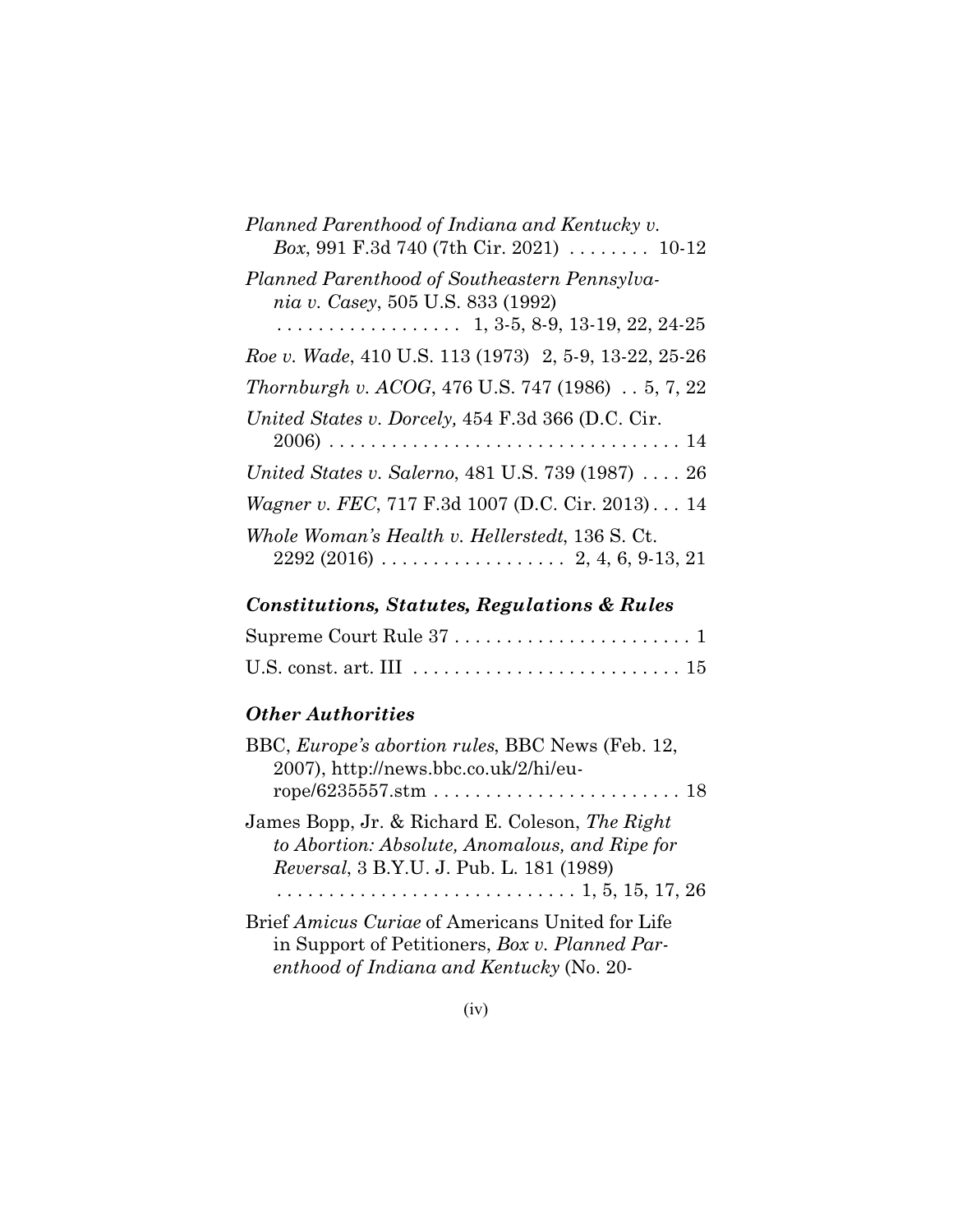| Brief of Amici Curiae National Right to Life Com-<br>mittee and Louisiana Right to Life Federation,<br>June Medical Services v. Russo, 140 S. Ct.                   |
|---------------------------------------------------------------------------------------------------------------------------------------------------------------------|
| Paul Benjamin Linton, The Legal Status of the<br>Unborn Child under State Law, 6 U. St.<br>Thomas J. Law & Pub. Pol'y 141 (2012) $\ldots \ldots 6$                  |
| Right to Life of UK, What are the abortion time<br>limits in EU countries?,<br>https://righttolife.org.uk/what-are-the-<br>abortion-time-limits-in-eu-countries  18 |
| Antonin Scalia, <i>The Rule of Law Is a Law of</i><br><i>Rules</i> , 56 U. Chi. L. Rev. 1175 (1989) $\ldots \ldots \ldots$ 13                                       |
| Cass R. Sunstein, One Case at a Time: Judicial                                                                                                                      |
| Minimalism on the Supreme Court $(1999)$ 13                                                                                                                         |
| Cass R. Sunstein, <i>Problems with Minimalism</i> , 58                                                                                                              |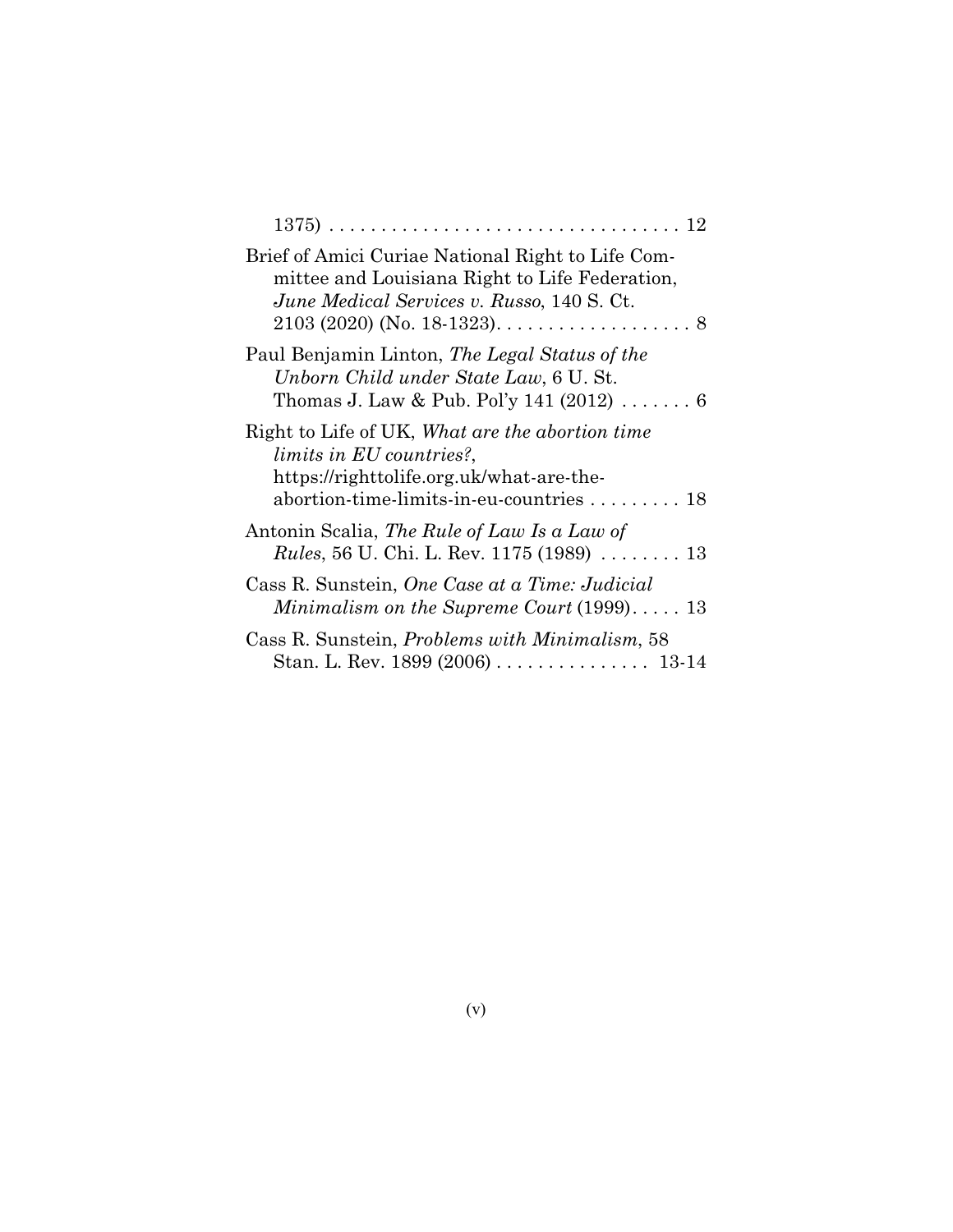## **Interest of Amici Curiae** 1

Founded in 1968, the National Right to Life Committee, Inc. is the nation's oldest, largest, pro-life organization. *See* nrlc.org. NRLC is a federation of 50 state affiliates and over 3,000 local chapters. By education and legislation, NRLC works to restore legal protection to the most defenseless members of our society who are threatened by abortion, infanticide, assisted suicide, and euthanasia. NRLC and related entities have a long history of working to protect maternal health. *See, e.g.*, http://www. nrlc.org/uploads/international/MCCLMaternalMort2012.pdf. $^{2}$ 

Louisiana Right to Life Federation, Inc., established in 1970, is NRLC's Louisiana affiliate. *See* https://prolifelouisiana.org/. LRTL's pro-life advocacy includes maternal-health protection.

#### **Summary of the Argument**

Eliminating "a jurisprudence of doubt" was the goal in *Planned Parenthood of Southeastern Pennsylvania v. Casey*, 505 U.S. 833, 843 (1992). So this Court pro-

<sup>1</sup> Rule 37 statement: All parties consented to filing this brief; no counsel for any party authored it in whole or in part; no party counsel or party made a monetary contribution intended to fund its preparation or submission; and no person other than Amici or their counsel funded it.

<sup>&</sup>lt;sup>2</sup> Counsel for Amici have authored numerous briefs on abortion issues in this and other courts. Mr. Bopp is NRLC's General Counsel. Counsel developed some of the themes herein further in James Bopp, Jr. & Richard E. Coleson, *The Right to Abortion: Absolute, Anomalous, and Ripe for Reversal*, 3 B.Y.U. J. Pub. L. 181 (1989), *available at* https://digitalcommons.law.byu.edu/jpl/vol3/iss2/2. All links herein were checked and functional at time of filing.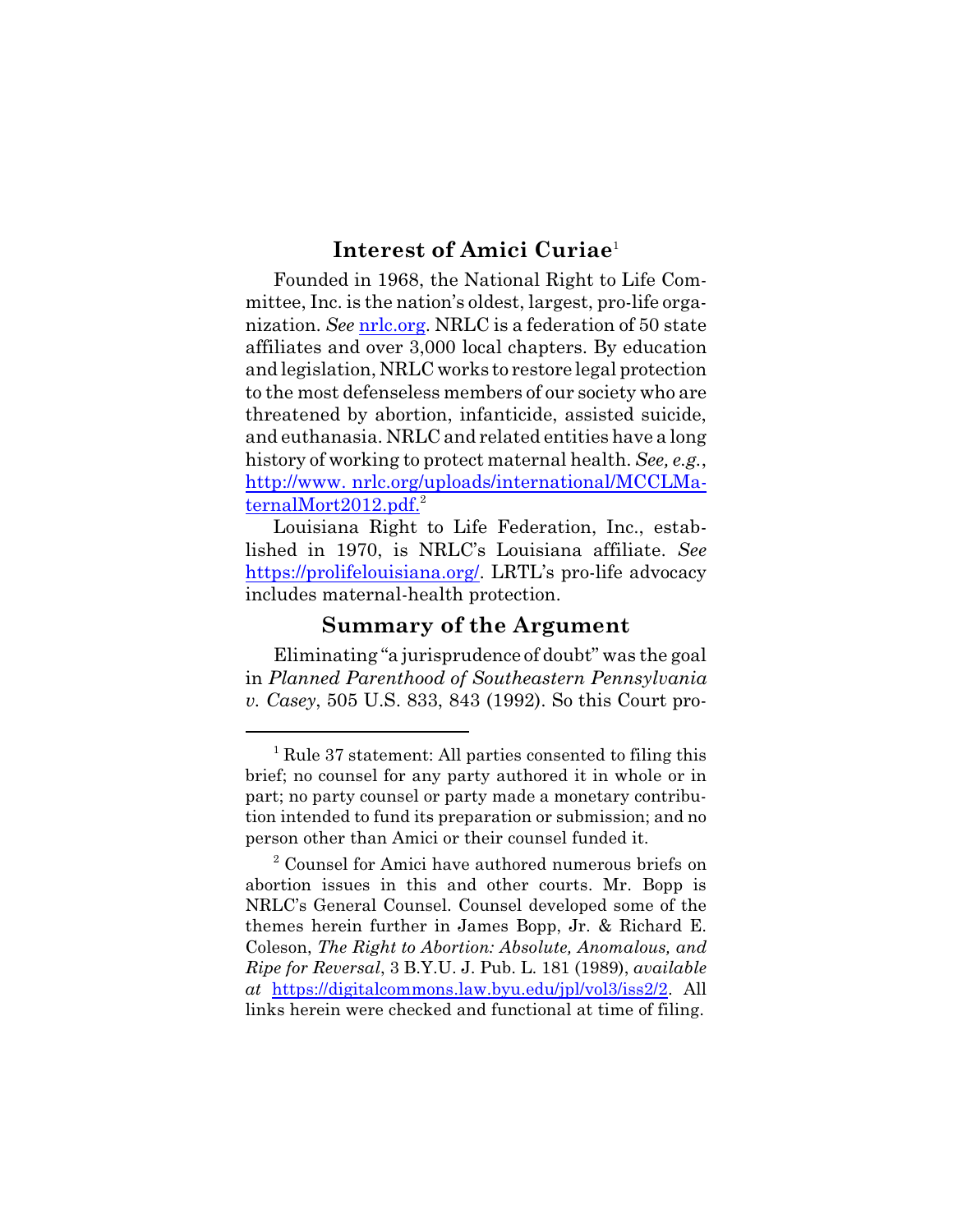vided a roadmap for abortion jurisprudence, replacing the strict-scrutiny, trimester roadmap of *Roe v. Wade*, 410 U.S. 113 (1973), with a more-deferential, undueburden (i.e., substantial-obstacle) roadmap.

The need for this Court to provide courts and legislatures a roadmap to avoid a jurisprudence of doubt is especially true of abortion jurisprudence, which is built on legal anomalies that create the abortion-distortion effect, whereby normal rules are bent to make *Roe*'s abortion right more absolute. This effect was evident in the soon replacement of *Casey*'s substantial-burden test with burden-benefit balancing in *Whole Woman's Health v. Hellerstedt*, 136 S. Ct. 2292 (2016), the results of which were followed by a splintered Court in *June Medical Services v. Russo*, 140 S. Ct. 2103 (2020). Now a jurisprudence of doubt again exists, with lower courts even more confused over what sliver of *June Medical* controls under *Marks v. United States*, 430 U.S. 188, 193 (1977).

The new roadmap should guide the way back from *Roe*'s tangential departure from normal legal norms by fully embracing relevant state interests and normal rules. First, it should reject *Casey*'s viability line, which lacks justification in logic or biology, by answering the question before the Court with a clear "no." Second, the new roadmap should make clear that, because there is no categorical viability line, all state interests may be considered pre-viability (as also postviability) and that courts should consider the assertion of such interests and supportive evidence. The new roadmap should reaffirm as legitimate all the interests asserted by Petitioners—in protecting maternal health, preborn human life, the medical profession, and civil society—but make clear that other interests may be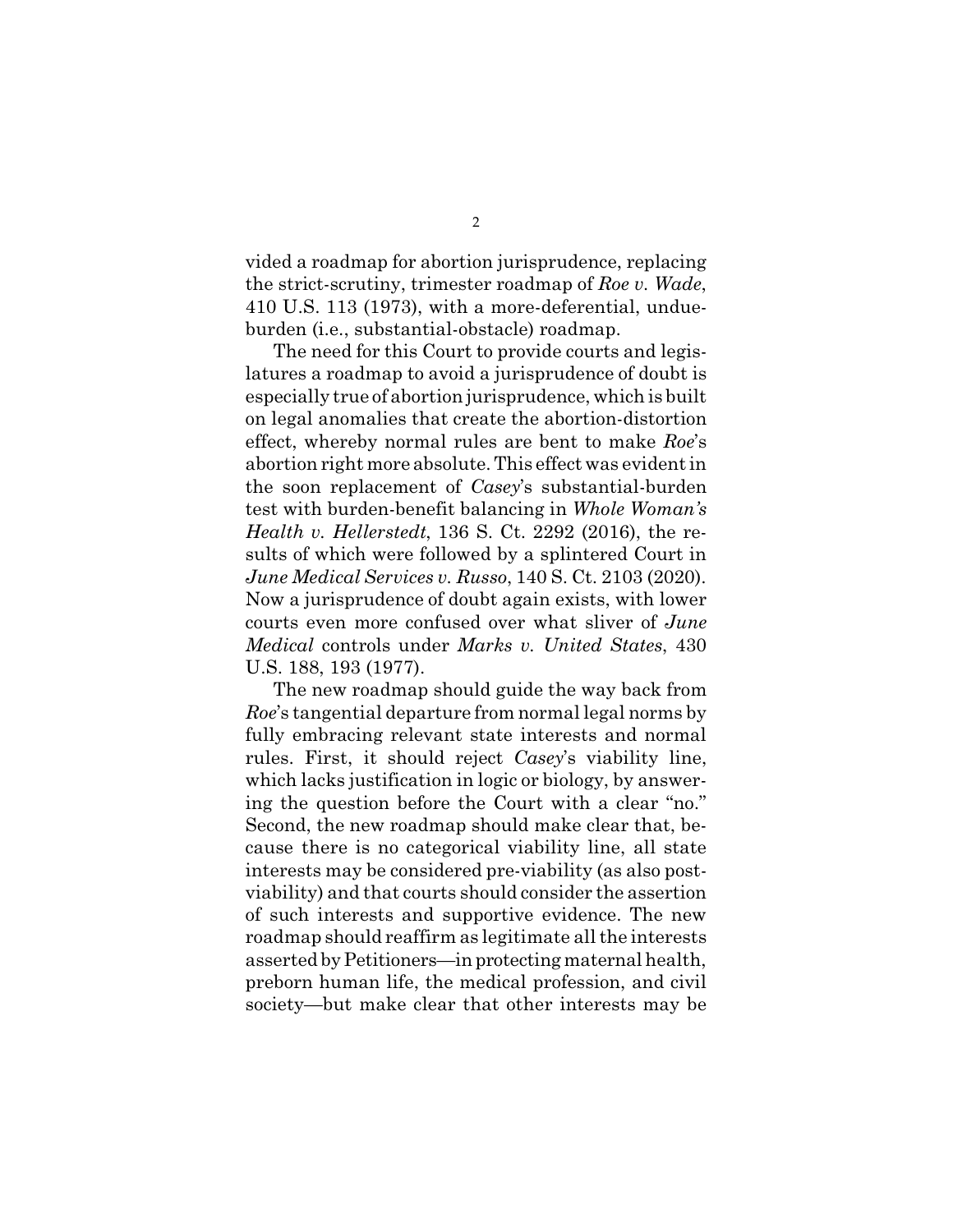asserted and considered with evidence not being barred by any categorical viability line. Third, the new roadmap should then clarify that courts should consider the weight of any asserted state interests to determine if the state interests justify the abortion regulation at issue under the appropriate level of scrutiny to which the law is subject, i.e., there are no categorical lines precluding this normal court function. Fourth, the new roadmap should emphasize that normal rules of law must be applied by courts and will be by this Court, which will begin to reverse the anomalies on which *Roe*'s tangent from normal legal norms was built.

Finally, this case should be remanded to apply this Court's new roadmap to the Mississippi statute at issue here.

#### **Argument**

#### **I.**

#### **Courts and legislatures need a roadmap to avoid "a jurisprudence of doubt."**

Eliminating "a jurisprudence of doubt" was the goal in *Casey*. 505 U.S. at 843.<sup>3</sup> Accordingly, while reaffirming "*Roe*'s essential holding," *Casey* also provided a new three-part roadmap, *id.* at 846, including a pre-viability "undue interference" test, *id.*, and the express rejection of *Roe*'s strict-scrutiny, trimester roadmap, *id.* at 872-73 (plurality). Emphasizing the "importan[ce of] clarify[ing] what is meant by an undue burden," *id.* at

<sup>3</sup> This plurality opinion controlled under *Marks*, 430 U.S. at 193. *See June Medical Services*, 140 S. Ct. at 2135 n.1 (2020) (Roberts, C.J., concurring in judgment) ("joint opinion is ... the holding ... under *Marks* ....").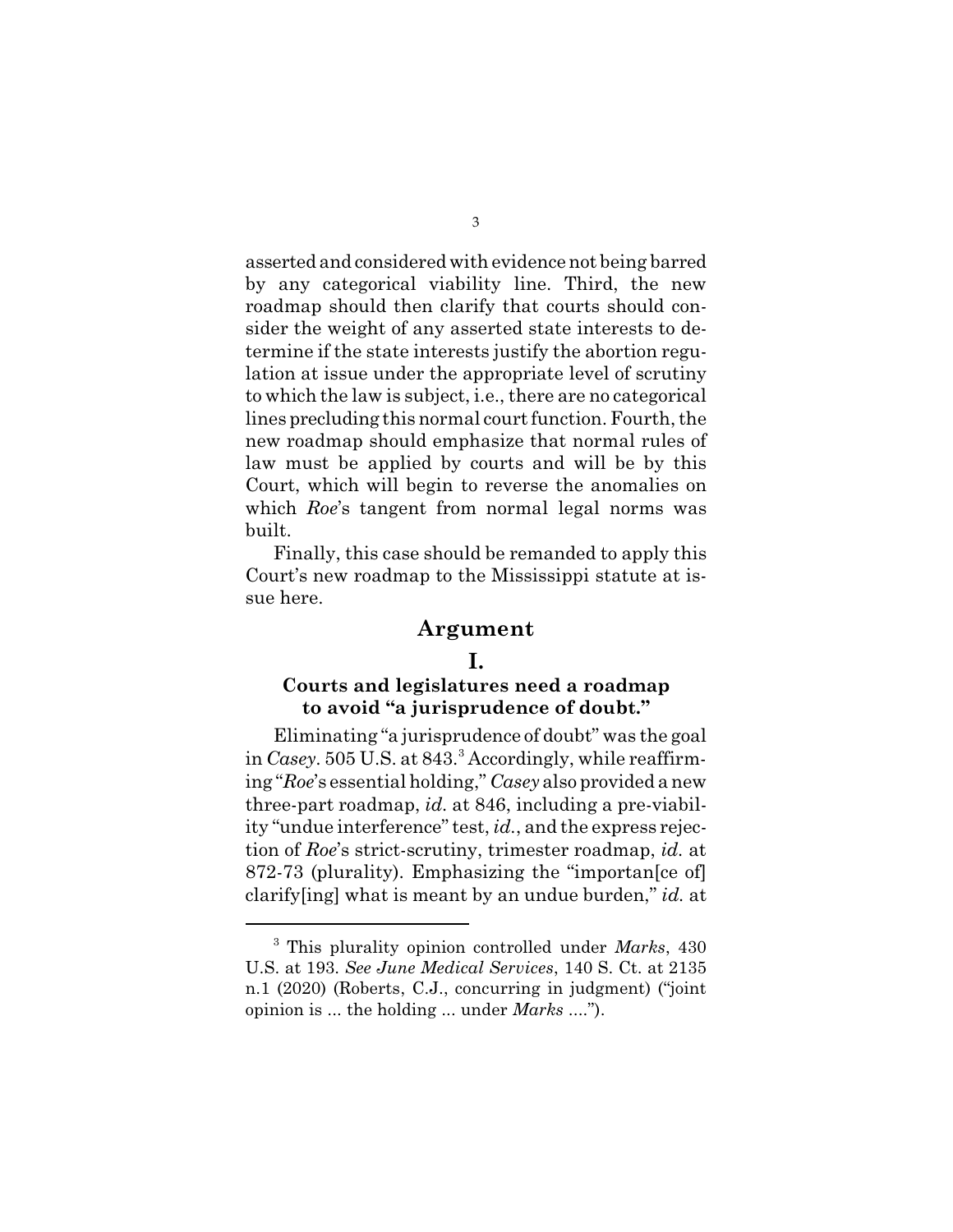876, *Casey* explained that the new pre-viability "undue burden" test was a "substantial obstacle" test, *id.* at 873-79. The roadmap was summarized in five "guiding principles." *Id.* at 877-79. This was a recognition that courts and legislatures *need* a roadmap to avoid a jurisprudence of doubt. So though Petitioners here asked this Court to "grant certiorari and clarify that the right to a pre-viability abortion is not absolute," Cert. Pet. 15, Amici encourages the Court to provide roadmap *sufficient* to avoid a jurisprudence of doubt.

A *new* roadmap is required because the Court abandoned *Casey*'s roadmap in *Whole Woman's Health*, 136 S. Ct. 2292, and *June Medical Services*, 140 S. Ct. 2103. Just returning to *Casey*'s roadmap is inadequate because the "undue burden" "is a standard ... not built to last"—for reasons set out by four members of this Court. *Casey*, 505 U.S. at 964-65 (Rehnquist, C.J., with White, Scalia & Thomas, JJ., concurring in the judgment in part and dissenting in part). These reasons include the problem that "substantial obstacle" is subjective and results in differing opinions, as illustrated by disagreements in *Casey* itself over various provisions, *id.* at 965-66, so "[u]nder the guise of the Constitution, this Court will still impart its own preferences on the States in the form of a complex abortion code," *id.* at 965.<sup>4</sup>

<sup>4</sup> *Cf. Planned Parenthood of Indiana and Kentucky v. Box*, 949 F.3d 997, 999 (7th Cir. 2019) (Easterbrook, J., with Sykes, J., concurring in the denial of rehearing en banc) ("How much burden is 'undue' is a matter of judgment ....Only the Justices, the proprietors of the undue-burden standard, can apply it to a new category of statute ....").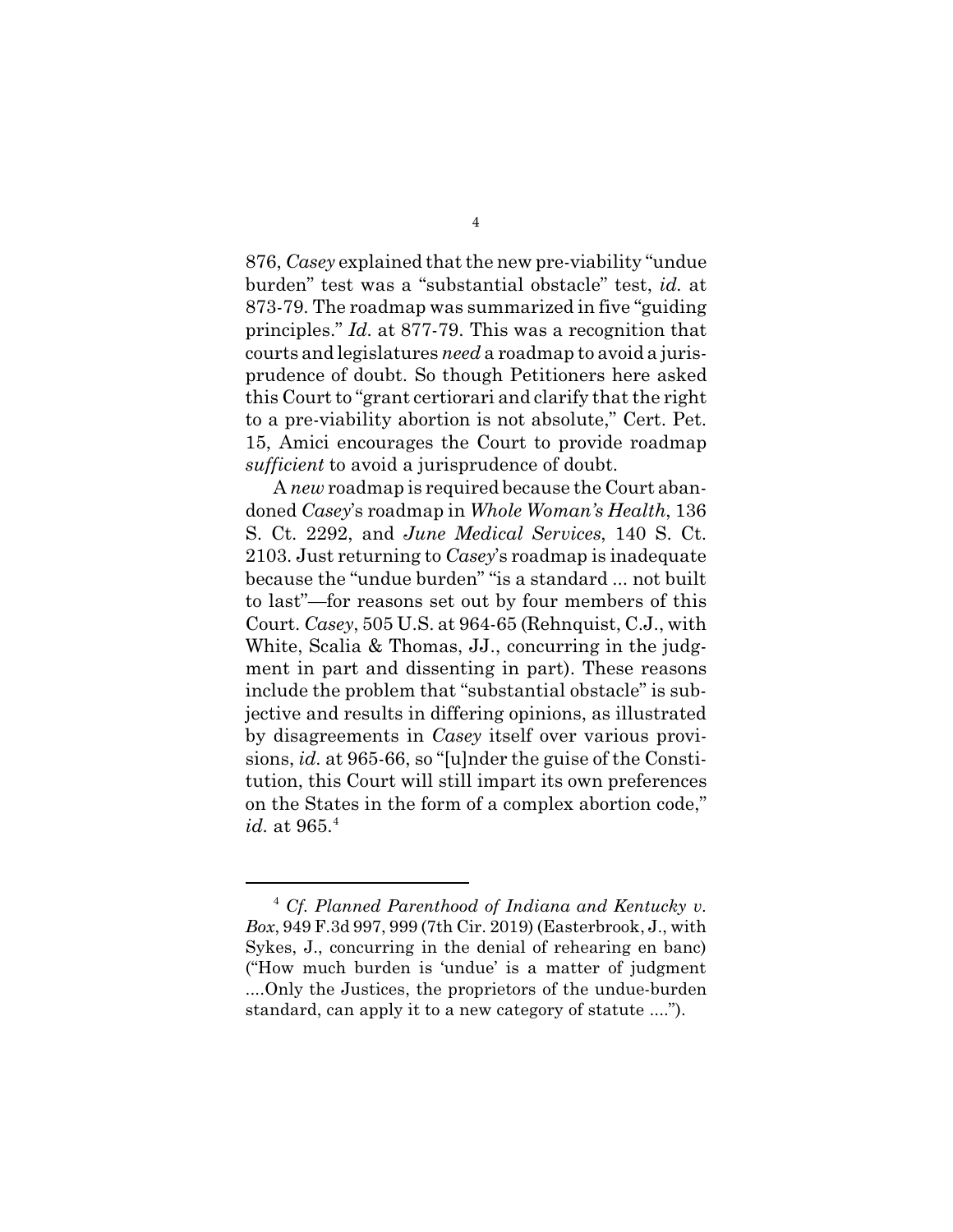The underlying problem with prior roadmaps from *Roe* and *Casey* is that abortion jurisprudence is built on legal anomalies, as explained next. So only a roadmap that charts the way back from the tangent away from normal rules that *Roe* began will ultimately eliminate the jurisprudence of doubt.<sup>5</sup>

#### **A. Abortion law is built on anomalies.**

The anomalous abortion-distortion effect—whereby normal legal rules are bent to advance an absolute abortion right—has characterized abortion jurisprudence from the beginning. *See, e.g.*, Bopp & Coleson, *supra* note 2, at 183.<sup>6</sup> *Cf. June Medical*, 140 S. Ct. at

6

[A]reas of the law related to abortion—privacy rights, fetal rights, medical regulation, and procedural and adjudicatory issues—will be examined in the context of abortion cases. As will be seen, the normal rules in these areas are distorted when the case involves abortion. This abortion distortion factor is present throughout abortion case law. The distortions consistently occur in the direction of making the abortion right more absolute.

*Id.* (article established such abortion-jurisprudence anomalies from *Roe*, 410 U.S. 113, through *Thornburgh v. ACOG*,

<sup>&</sup>lt;sup>5</sup> While Amici believe that the logical and inevitable end of the road of applying normal rules to abortion cases will be to restore to the States and to the People the power to protect unborn life throughout pregnancy, this Court need not reach the end of the road in this case to establish the required and appropriate roadmap. The decision on whether to reach the end of the road will likely rest with future Courts, as they apply normal legal rules once again in considering abortion cases.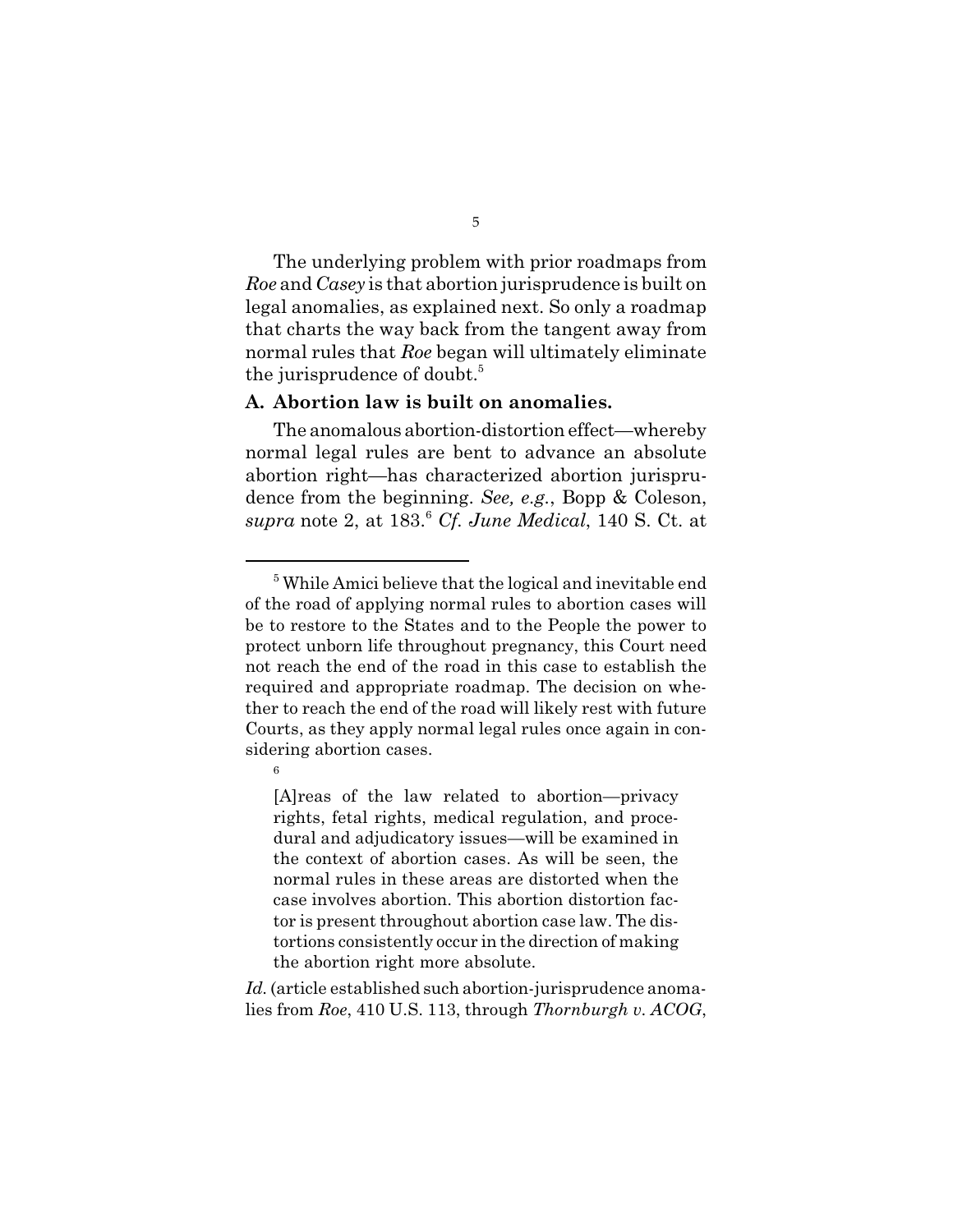2471 (Alito, J., with Gorsuch, J., dissenting) ("The decision in this case like that in *Whole Woman's Health* twists the law ....").

For example, shortly after *Roe*, and relying on what *Roe* said was permissible, a three-judge court upheld a post-first-trimester-hospitalization requirement, and this Court summarily affirmed. *Gary-Northwest Indiana Women's Services v. Bowen*, 496 F. Supp. 894 (N.D. Ind. 1980), *aff'd sub nom. Gary-Northwest Ind. Women's Services v. Orr*, 451 U.S. 934 (1981). In *Bowen*, abortion providers said dilation-and-evacuation procedures had so improved that, for the first half of the second trimester, a hospitalization requirement was not reasonably related to the health interest. 496 F. Supp. at 897. The court rejected that argument as contrary to *Roe*'s express language about what is permissible. *Id.* at 898-89. It rejected an analysis that "would result in repeated relitigation of the constitutionality of the same statute. It is the policy of the Supreme Court to avoid, if possible, the creation of rules of law which increase litigation." *Id.* at 901. The court said the "ultimate test" was "whether the legislature acted reasonably in determining that the regulation would promote maternal health." *Id.* at 902. And it rejected the test of "whether the statute has the statistically demonstrable result of decreasing maternal morbidity or mortality for specific groups of abortions." *Id*. This Court's summary affirmance, 451 U.S. 934, was widely viewed as permitting such hospitalization require-

<sup>476</sup> U.S. 747 (1986)). *See also, e.g.*, Paul Benjamin Linton, *The Legal Status of the Unborn Child under State Law*, 6 U. St. Thomas J. Law & Pub. Pol'y 141 (2012) (fetal rights in non-abortion contexts, which generally reject viability line).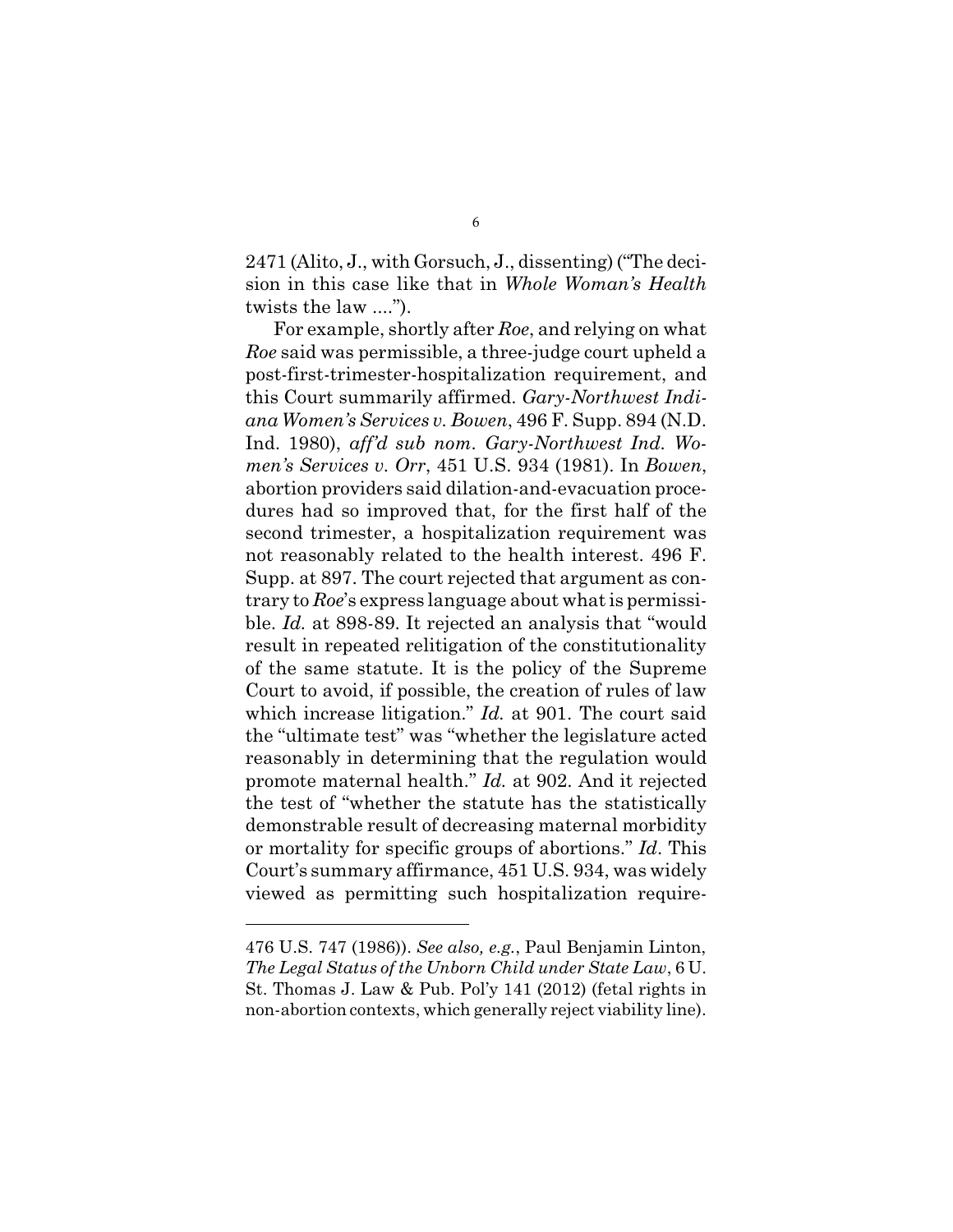ments and endorsing the goals of reducing litigation and keeping the federal judiciary out of the medicalboard role.

But *Akron v. Akron Center for Reproductive Health*, 462 U.S. 416 (1983), changed that. Lower courts had upheld a post-first-trimester-hospitalization requirement in reliance on *Roe*'s roadmap. *Id.* at 426. *Akron* reversed because medical organizations said hospitalization for all post-first-trimester abortions was no longer required. *Id.* at 437.<sup>7</sup> Justice O'Connor decried the Court acting as "Platonic Guardians," substituting their judgment for legislators' by assuming the "medical board" role. *Id.* at 453 (citation omitted).

*Thornburgh*, 476 U.S. 747, was a high-water mark of the abortion-distortion effect. Dissenting, Justice O'Connor decried the Court being an "ad hoc nullification" machine. *Id.* at 814. And Chief Justice Burger switched sides and called for *Roe*'s reconsideration, noting that *Roe* rejected on-demand abortion and allowed state medical regulation, but *Thornburgh* abandoned that and him. *Id.* at 472-83. He noted that *Roe* established a compelling interest in protecting maternal health,"[y]et today the Court astonishingly goes so far as to say that the State may not require that a woman contemplating an abortion be provided with accurate medical information concerning the risks inherent in the medical procedure ...." *Id.* at 783. He said *Roe* recognized a compelling interest in protecting viable fetal life, but the Court's willingness to strike a second-physician requirement (to care for a born-alive

<sup>7</sup> *Akron* also struck (inter alia) requirements for a *physician* to conduct the informed-consent dialogue, *id.* at 449, and for a 24-hour waiting period thereafter, *id.* at 451.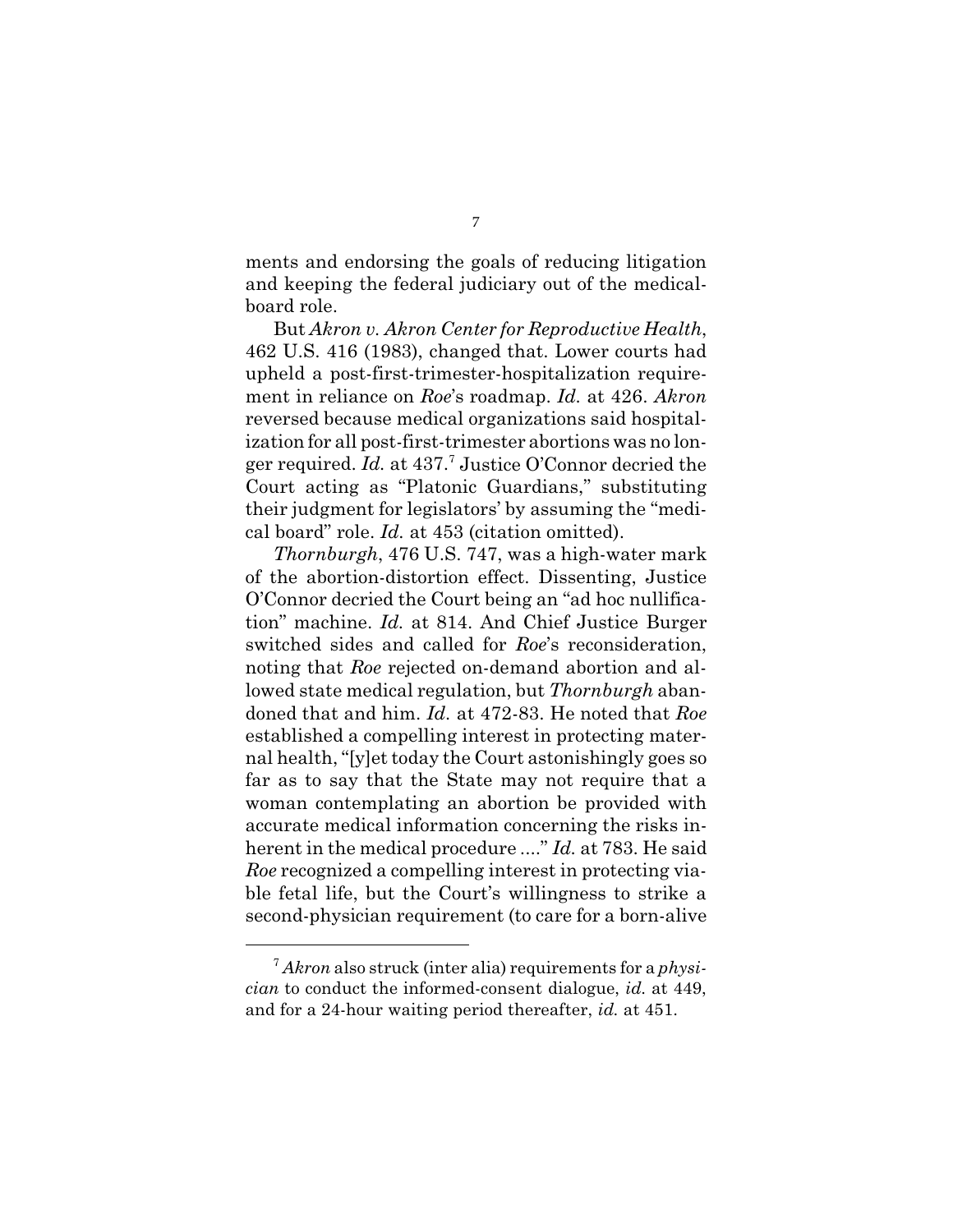child) made *Roe* "mere shallow rhetoric." *Id.* at 784. "Undoubtedly," he said, "the Pennsylvania Legislature added the ... requirement on the mistaken assumption that this Court meant what it said in *Roe* concerning the 'compelling interest' of the states ...." *Id.*

*Casey* tried to resolve this "jurisprudence of doubt," 505 U.S. at 843, by reaffirming an abortion right while rejecting *Roe*'s trimester scheme and strict scrutiny, *id.* at 873. It said scrutiny turns on whether laws place a "substantial obstacle in the path of a woman seeking an abortion of a nonviable fetus." *Id.* at 877 (plurality opinion).<sup>8</sup> It allowed banning abortion after viability (with exceptions) and recognized legitimate interests throughout pregnancy in protecting maternal health and preborn human life. *Id.* at 846. It justified reaffirming *Roe*'s abortion right—while reversing *Roe*'s roadmap—based on institutional integrity, stare decisis, and avoiding doubt. *Id.* at 843, 845-46, 854-69. In particular, *Casey* stressed repeatedly the damage to the Court of "frequent overruling" and "vacillation," *id.* at 866, which would cause "both profound and unnecessary damage to the Court's legitimacy, and to the Nation's commitment to the rule of law," *id.* at 869.

Butinstitutional integrity, stare decisis, and avoiding doubt didn't stop the soon displacement of *Casey*'s more deferential substantial-obstacle test by a near-

<sup>8</sup> *See* Brief of Amici Curiae National Right to Life Committee and Louisiana Right to Life Federation at 9-27, *June Medical*, 140 S. Ct. 2103 (No. 18-1323) (analyzing *Casey*'s test in light of its adaptation of Justice O'Connor's threshold test and noting affirmation and application of the test in *Mazurek v. Armstrong*, 520 U.S. 968 (1997) (per curiam), and *Gonzales v. Carhart*, 550 U.S. 124 (2007)).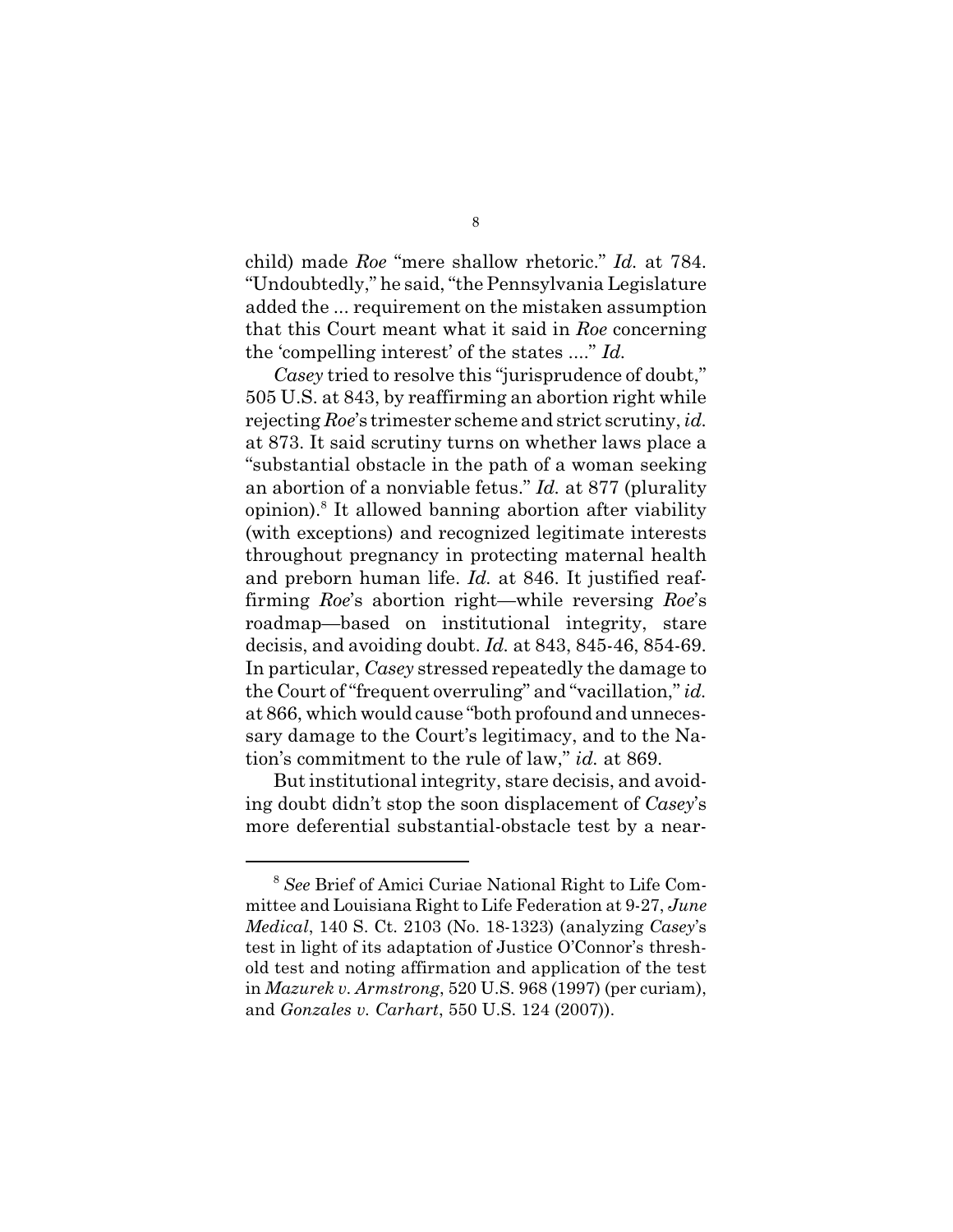strict-scrutiny, burden-benefit-balancing test in *Whole Woman's Health*, 136 S. Ct. 2292—with such "vacillation" and "overruling" doing "profound ... damage" to this Court and the rule of law according to the *Casey* joint opinion. *Whole Woman's Health* created doubt because, inter alia, (i) it did not follow *Casey*'s test, (ii) similar regulations in different states could be treated differently due to different local facts, and (iii) provisions in formerly settled areas of abortion jurisprudence could be challenged under the new balancing, increasing lawsuits.

*June Medical Services*, 140 S. Ct. 2103, exacerbated the doubt with a 4-1-4 decision. A four-Justice plurality relied on *Whole Woman's Health* to vote to strike abortion-clinic and abortion-provider regulations. *Id.* at 2112, 2130 (Breyer, J., with Ginsburg, Sotomayor & Kagan, JJ.). Four Justices called for *Whole Woman's Health* to be "overruled insofar as it changed the *Casey* test." *Id.* at 2154 (Alito, J., with Thomas, Gorsuch & Kavanaugh, JJ., dissenting).<sup>9</sup> Chief Justice Roberts provided the fifth vote to strike down the provisions, citing their similarity to those in *Whole Woman's Health* and stare decisis, *id.* at 2134, 2139, 2141-42

<sup>9</sup> "Unless *Casey* is reexamined—and Louisiana has not asked us to do that—the test it adopted should remain the governing standard." *Id.* In the present case, Petitioners said "the questions presented in this petition do not require the Court to overturn *Roe* or *Casey*," though "[i]f the Court determines it cannot reconcile *Roe* and *Casey* with other precedents or scientific advancements showing a compelling interest in fetal life far earlier in pregnancy than those cases contemplate, the Court should not retain erroneous precedent." Cert. Pet. 5 & n.1 (citation omitted).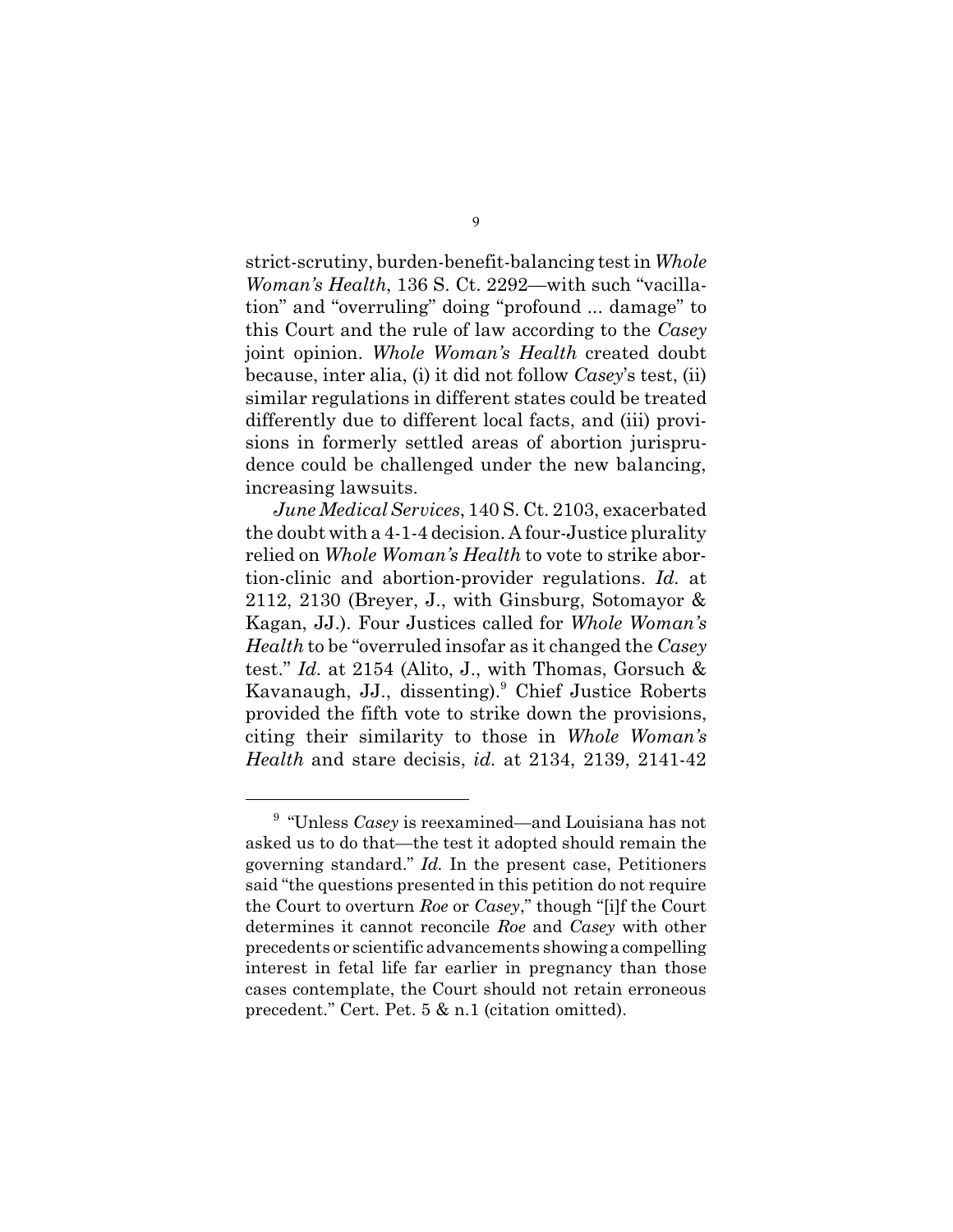(concurring in judgment), but he eschewed *Whole Woman's Health*'s balancing and said *Casey*'s test controlled, *id.* at 2135-38. So no majority actually did such balancing (despite the argument that the regulations should be upheld due to different  $facts^{10}$  and a majority rejected such balancing.

#### **B. A jurisprudence of doubt persists.**

As a result of the foregoing anomalies (and more not discussed), a jurisprudence of doubt persists. One example suffices to establish the point. After *June Medical*, this Court remanded a case (involving an appeal of a preliminary injunction against an Indiana parental-notice requirement for minors seeking abortion) for reconsideration in light of *June Medical*. *Box v.Planned Parenthood of Indiana and Kentucky*, 140 S. Ct. 2103 (2020). On remand, the three-judge appellate panel split over what was the "narrowest ground" in *June Medical* under *Marks*, 430 U.S. at 193.

The Seventh Circuit majority began by noting that abortion-case "standards ... are not stable, but they have not been changed, at least not yet, in a way that would change the outcome here." *Planned Parenthood of Indiana and Kentucky v. Box*, 991 F.3d 740, 741 (7th Cir. 2021), *petition for cert. filed* (U.S. Mar. 29, 2021) (No. 20-1375). It said "[t]he Chief Justice's concurring

<sup>10</sup> *See, e.g.*, *June Medical*, 140 S. Ct. at 2157 (Alito, J., with Thomas & Kavanaugh, JJ., dissenting) ("There is no reason to think that a law requiring admitting privileges will necessarily have the same effect in every state."); *id.* at 2158 ("The suggestion that *Whole Woman's Health* is materially identical to this case is ironic, since the two cases differ in a way that was critical to the Court's reasoning in *Whole Woman's Health* ....")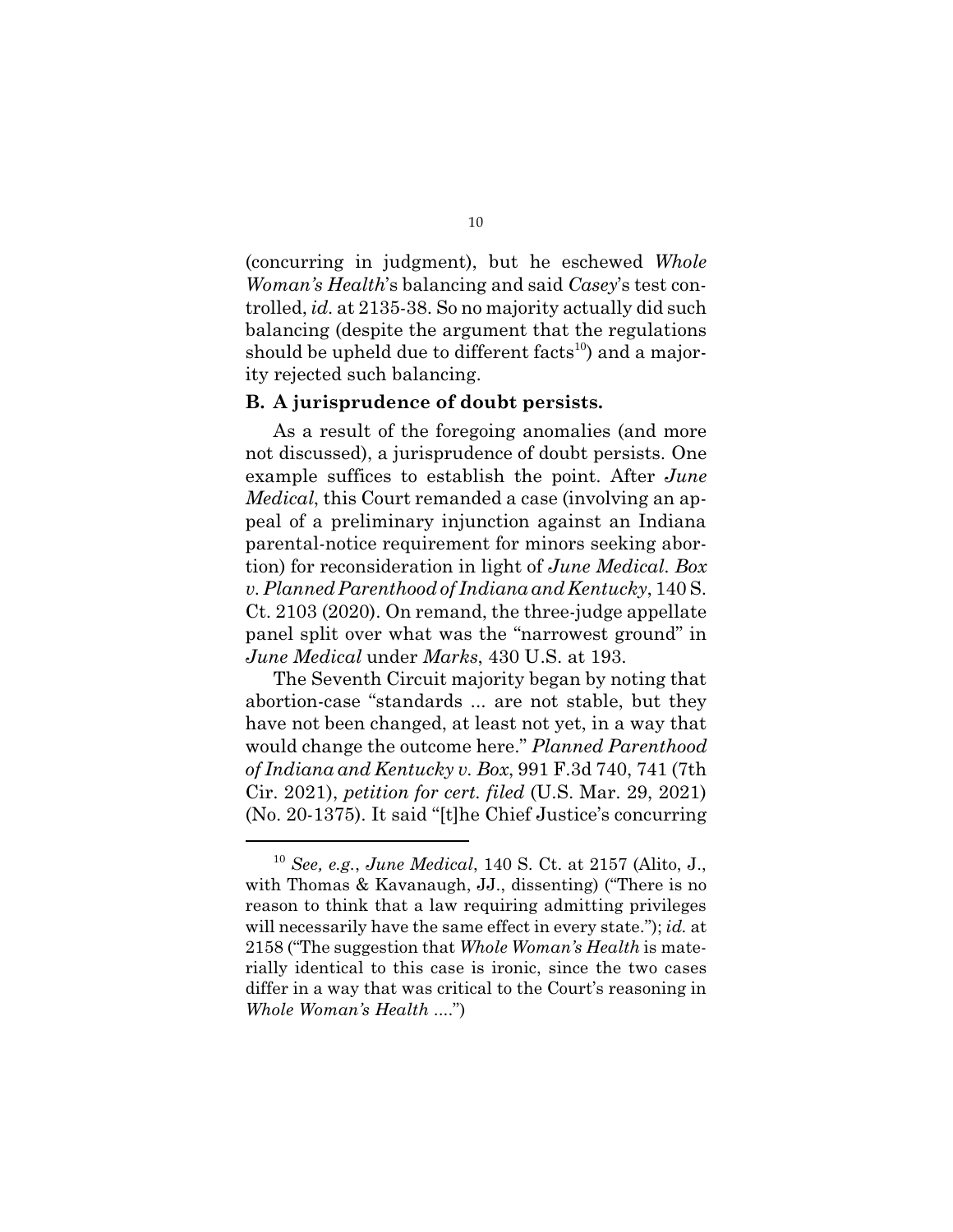opinion ... offered the narrowest basis for the judgment in that case, giving stare decisis effect to *Whole Woman's Health* ... on the essentially identical facts in *June Medical*. *Id.* But, after a lengthy discussion of models for applying *Marks*, *id.* at 741, 743-50, the Seventh Circuit decided that both the *June Medical*plurality opinion and the Chief Justice's language in *June Medical* dissenting from *Whole Woman's Health* balancing were dicta, *id.* at 749, and the controlling part of *June Medical* was "one critical sliver of common ground," i.e., "*Whole Woman's Health* was entitled to stare decisis effect on essentially identical facts," *id.* at 748. So "*June Medical* did not overrule *Whole Woman's Health*." *Id.*

The Seventh Circuit dissent noted that "the Supreme Court has held several times that such parentalnotification laws are constitutional," *id.* at 752 (Kanne, J., dissenting), which for present purposes highlights the doubt created by *Whole Woman's Health* and *June Medical* as to previously established areas of abortion law. Regarding *Marks*, the dissent said "the finding of a 'substantial obstacle' is the common denominator" in *June Medical*, so abortion jurisprudence should "abandon[] the weighing of benefits that Chief Justice Roberts explicitly rejected," *id.* at 753, i.e., the "critical sliver of common ground" in *June Medical* was "*Casey*'s requirement of 'a substantial obstacle before striking down an abortion regulation,' and the Court's prior determination that 'Texas's law imposed a substantial obstacle,' compelled'the same determinationaboutLouisiana's law,'" *id.* at 755 (citation omitted). The dissent supported its analysis at length, including showing why the Chief Justice's rejection of burden-benefit bal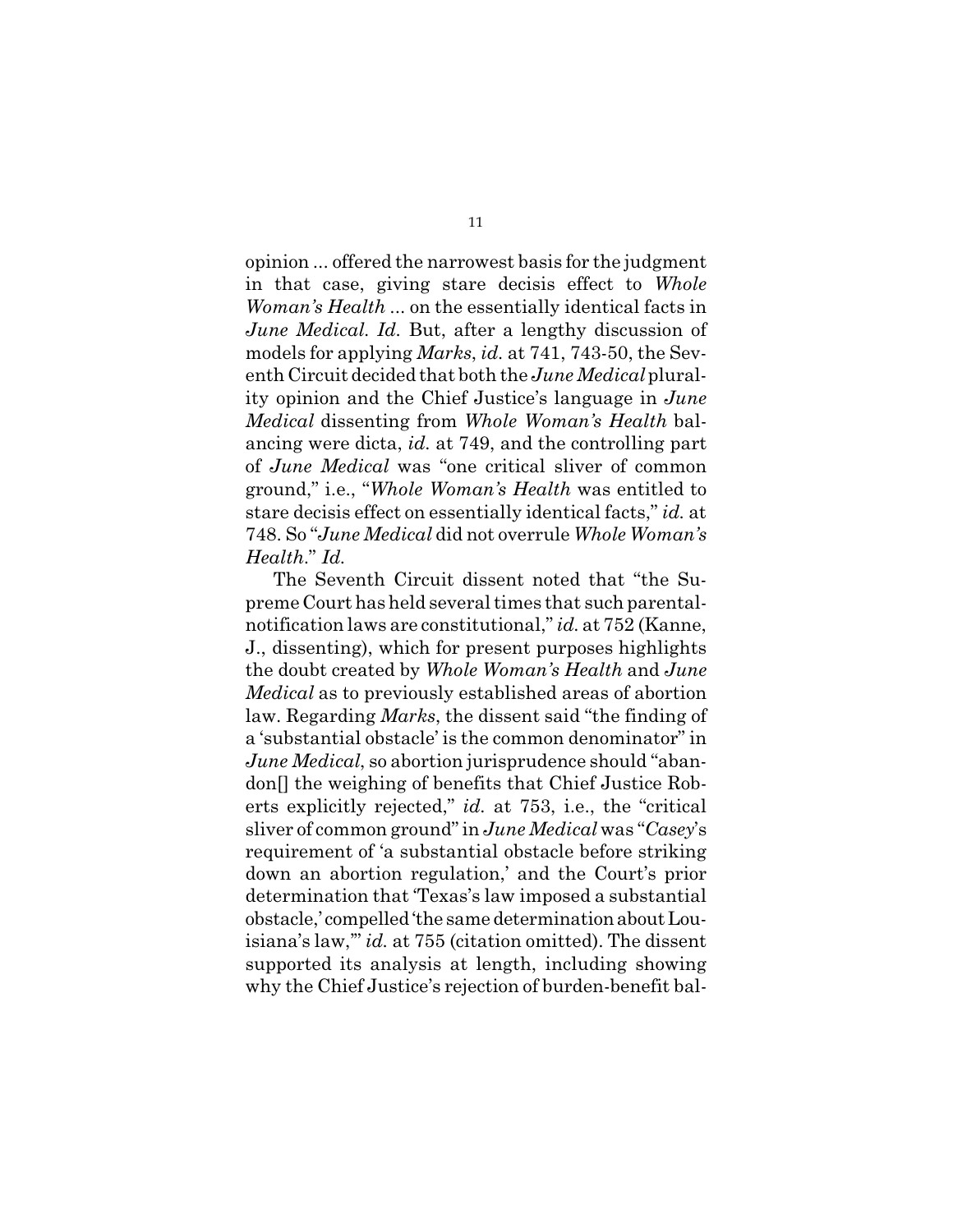ancing was not dicta. *Id.* at 756.

The foregoing suffices to establish that abortion law is currently, as in the past, a jurisprudence of doubt. And *Marks* doesn't save it. The extended debate between the Seventh Circuit majority and dissent, including the scholarly literature and case opinions cited, establishes that *Marks* itself is an insufficient solution for the abortion-law jurisprudence of doubt. *See also* Brief *Amicus Curiae* of Americans United for Life in Support of Petitioners, *Box v. Planned Parenthood of Indiana and Kentucky* (No. 20-1375) (on petition for writ of certiorari) (further detailing "unsettled" nature of abortion law). A new, clear, and sufficient roadmap is required.

#### **II.**

#### **This case should provide a new, clear, and sufficient roadmap.**

The Court should provide a new roadmap as part of its "duty ... to say what the law is." *Marbury v. Madison*, 5 U.S. 137, 177 (1803). This new roadmap should (**A**) be clear, (**B**) be sufficient and (**C**) guide the way back from *Roe*'s tangential departure, particularly by focusing on state interests and normal rules.

#### **A. The new roadmap should be clear.**

Regarding the roadmap's nature, the long history of anomalies and doubt in abortion jurisprudence requires that it contain a *clear* explication of this Court's current abortion jurisprudence with careful attention to avoiding any terminology enabling litigators to reintroduce doubt after the effort to remove it, as happened with *Casey*'s joint opinion in *Whole Woman's Health*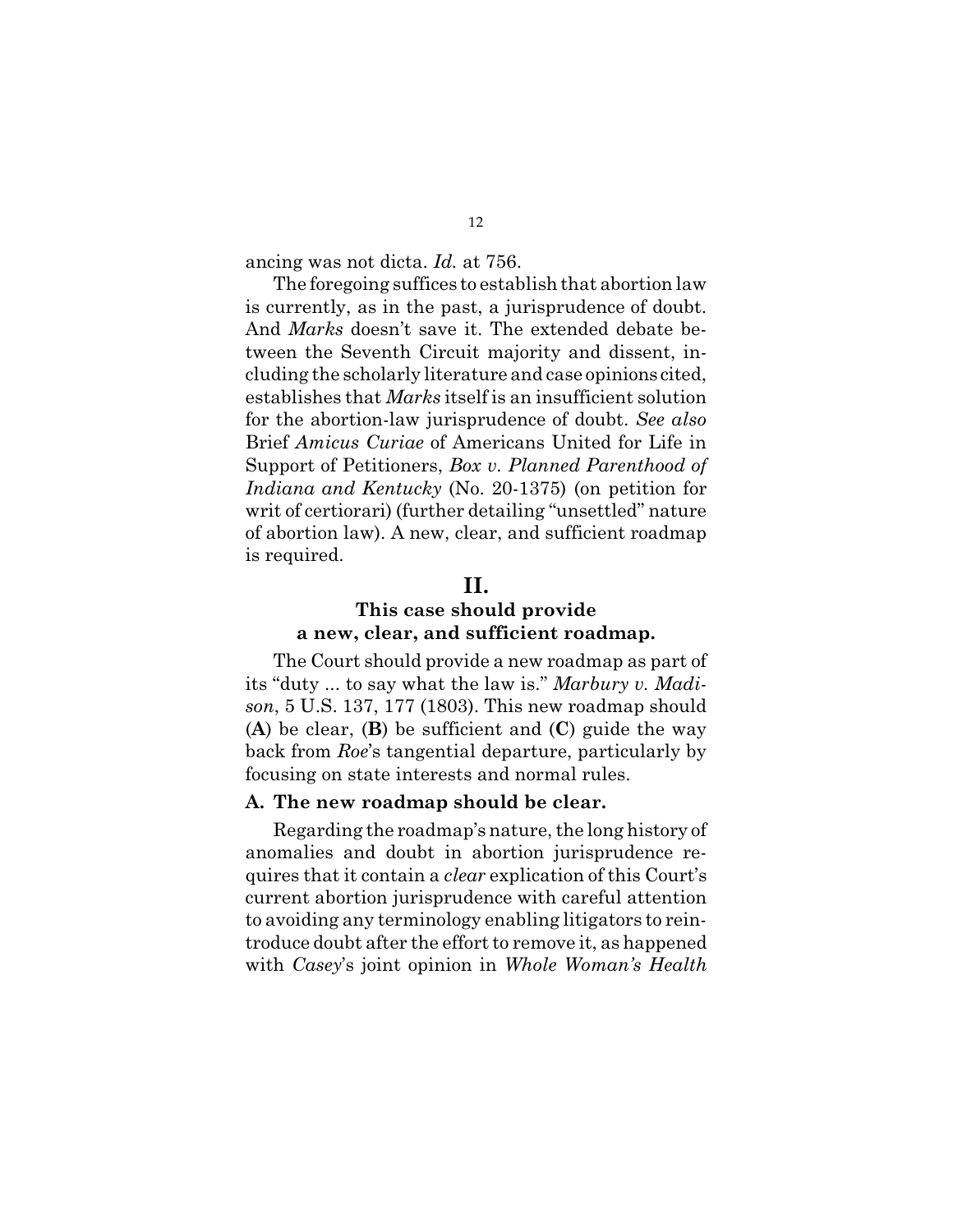#### and *June Medical*, as explained.<sup>11</sup>

#### **B. The new roadmap should be sufficient.**

The new roadmap should be *sufficient*, i.e., it should provide enough detail and direction to courts and legislatures to stop and reverse the abortion-distortion problem that began with *Roe*'s tangent from normal jurisprudence. In arguing for such sufficiency, Amici are mindful of the debate over minimalism, *see, e.g.,* Cass R. Sunstein, *One Case at a Time: Judicial Minimalism on the Supreme Court* (1999), versus the need to establish and follow rules, *see, e.g.*, Antonin Scalia, *The Rule of Law Is a Law of Rules*, 56 U. Chi. L. Rev. 1175 (1989); Cass R. Sunstein, *Problems with Minimalism*, 58 Stan.L. Rev. 1899 (2006) ("*Problems*").

But in abortion jurisprudence, there are strong precedents in *Roe* and *Casey* for establishing detailed roadmaps to guide lower courts and legislatures. In *Roe* this Court provided a roadmap summary, distilling the trimester framework and stating approval for states to establish qualifications for who may be a "physician" allowed to perform abortions. 410 U.S. at 164- 65. And *Casey* distilled the new roadmap into five "guiding principles." 505 U.S. at 877-79 (controlling plurality). In other contexts, too, this Court has issued such roadmaps. *See, e.g.*, *McDonnell Douglas Corp. v. Green*, 411 U.S. 792, 802-03 (1973); *Miranda v. Ari-*

<sup>11</sup> For example, *Whole Woman's Health* changed *Casey*'s substantial-obstacle test into a burden-benefits-balancing test based on *Casey* language about benefits. *See, e.g.*, *June Medical*, 140 S. Ct. at 2138 (Roberts, C.J., concurring in judgment) (While "the Court at times discussed benefits," "in the context of the governing standard, these benefits were not placed on a scale opposite the law's burdens.").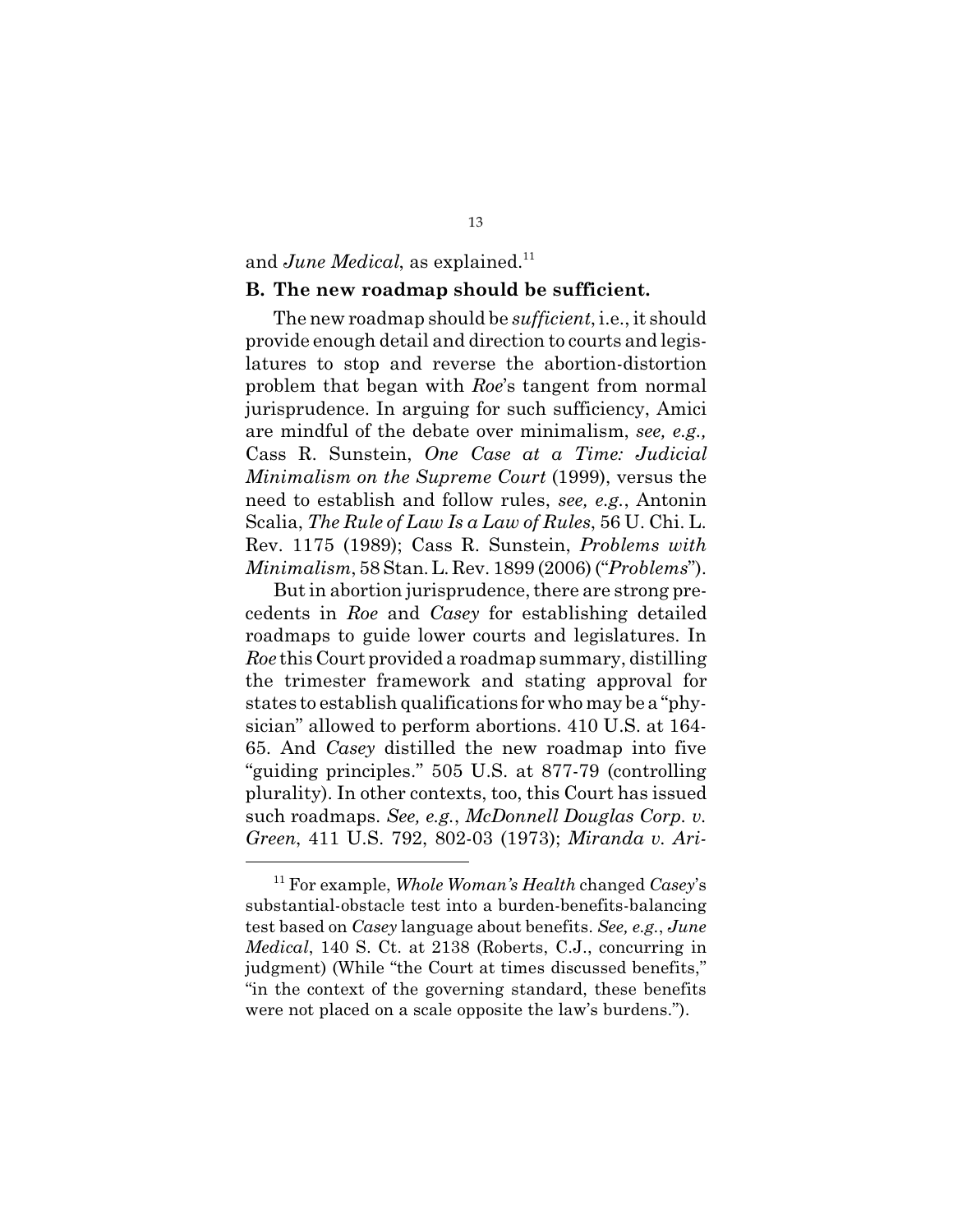*zona*, 384 U.S. 436, 467-74 (1966). And though Justice O'Connor was "the Court's leading minimalist," Sunstein, *Problems*, 58 Stan. L. Rev. at 1907, and though she decried *Roe*'s trimester framework, including the viability line, as being "on a collision course with itself," *Akron*, 462 U.S. at 458 (O'Connor, J., with White & Rehnquist, JJ., dissenting), she coauthored the joint *Casey* opinion that retained a viability line in its new roadmap.

Also, this Court has a unique role regarding dictum:

[T]his Court's unique role means that even dictum is accorded substantial weight. *See Cohens v. Virginia,* 19 U.S. (6 Wheat.) 264, 399, 5 L. Ed. 257 (1821) (Marshall, C.J.); *United States v. Dorcely,* 454 F.3d 366, 375 (D.C. Cir. 2006) ("[C]arefully considered language of the Supreme Court, even if technically dictum, generally must be treated as authoritative." (quotation marks omitted))."

*Wagner v. FEC*, 717 F.3d 1007, 1015 (D.C. Cir. 2013). And in *Mazurek*, 520 U.S. 968 (upholding denial of preliminary injunction sought by a physician-assistant against a law allowing only physicians to performabortions), this Court itself relied on the fact that *Roe* had said the state may define the "physician" who performs an abortion as the state chooses, "although it was not necessary to our holding." *Id.* at 974 (citing *Roe*, 410 U.S. at 165). *Mazurek* similarly relied on a statement in *Akron* restating what *Roe* had said about restricting abortions to physicians, *id.* at 974-75 (citing 462 U.S. at 447).

Furthermore, the nature of the sole issue on which this Court granted review—"Whether all pre-viability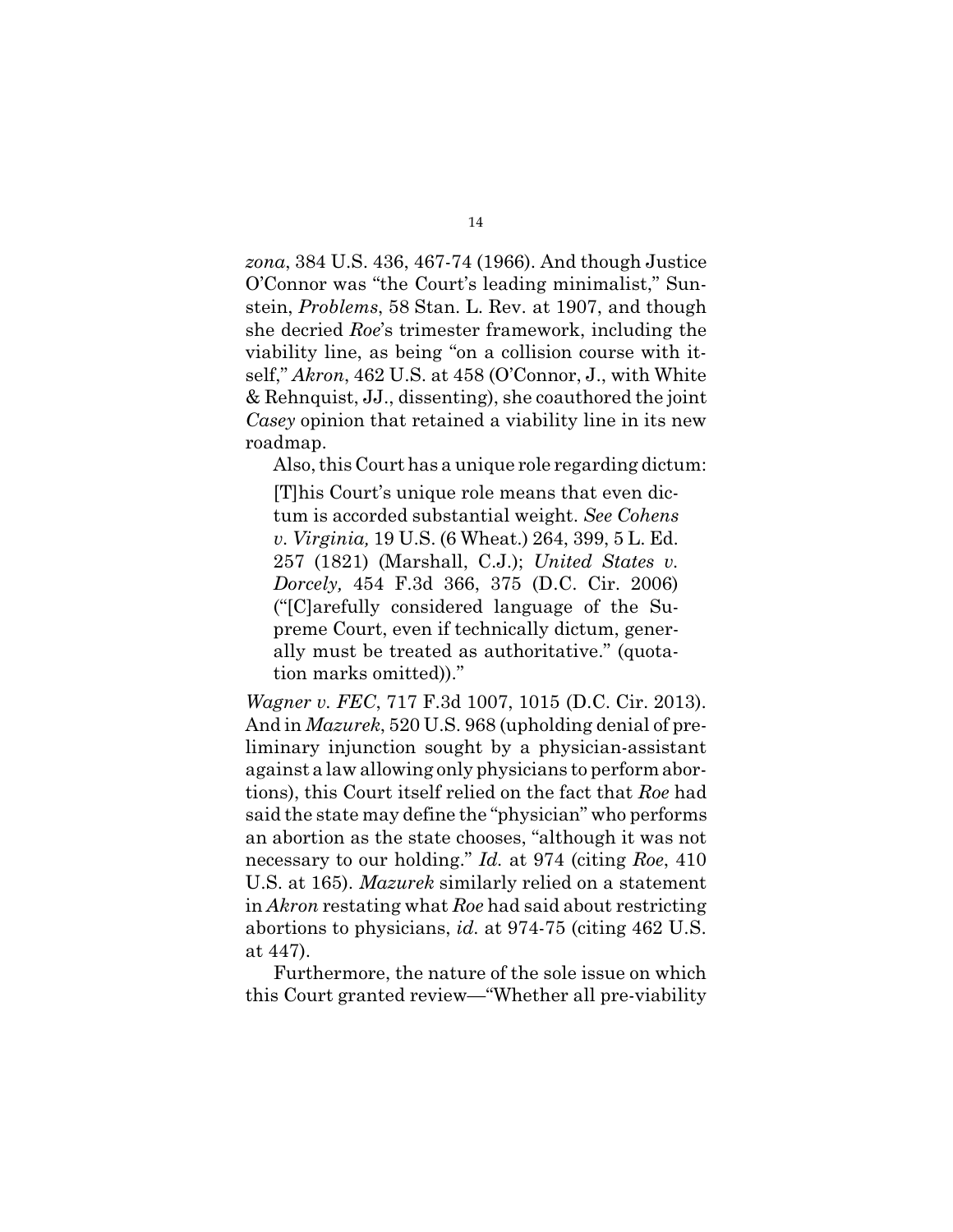prohibitions on elective abortions are unconstitutional," Cert. Pet. i—lends itself to providing a roadmap because it implicates a line incorporated in the *Roe* and *Casey* roadmaps, so simply answering with a minimalist"no" would provide little guidance as to why that feature of two prior roadmaps is being abandoned and what the law is now.

Finally, the roadmap that is needed here is well justified because what is required is *not* one creating new lines without constitutional support (as in *Roe*'s trimester framework and *Casey*'s viability line) but *rather* an instruction to lower courts to return to normal rules in abortion cases and a strong declaration to courts and legislatures that this Court will be doing so too. That creates no Article III or other obiter-dictum problems but rather is like this Court's declaration that (in other areas of the law) it would abandon the "Lochnering" ofthe sortthis Court did in *Roe*. *See* Bopp & Coleson, *supra* note 2, at 197-200) (discussing such critiques of *Roe* and showing comparisons with abortion law and calling for a similar abandonment as happened with *Lochner v. New York*, 198 U.S. 45 (1905)). So a sufficient roadmap is proper.

**C. The new roadmap should guide the way back from** *Roe***'s tangent from normal rules by fully embracing relevant state interests and normal rules.** 

The new roadmap should guide the way back from the tangential departure of abortion jurisprudence from normal jurisprudence that was launched by *Roe*, 410 U.S. 113. As a central focus of that, it should establish that (**1**) pre-viability application does not preclude elective-abortion prohibitions; (**2**) all relevant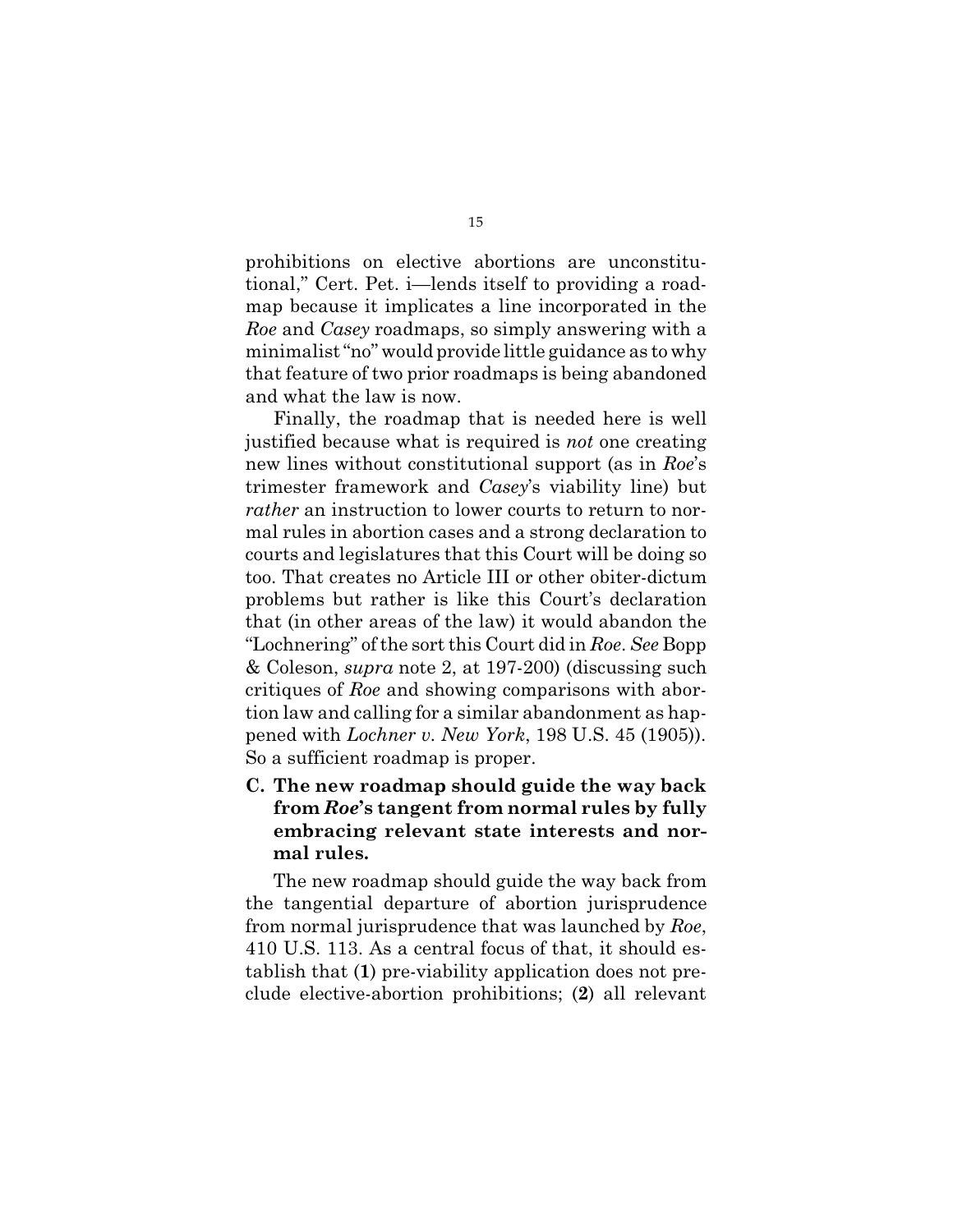state interests, and their evidentiary support, should be considered in pre-viability applications; (**3**) courts must consider if asserted state interests satisfy relevant scrutiny applied to the abortion law; and (**4**) normal legal rules apply.

### **1. Pre-viability application doesnotpreclude elective-abortion prohibitions.**

The issue for review here is "[w]hether all pre-viability prohibitions on elective abortions are unconstitutional." Cert. Pet. i. This Court should hold clearly that the answer is "no," so that there should never again be a case where the state is not allowed to put on evidence supporting its state interests applicable before viability, as happened in this case.

The viability line was nonsensical in *Roe*, and its reaffirmation in *Casey* made no more sense. *Roe* purported to justify the line thus:

With respect to the State's important and legitimate interest in potential life, the "compelling" point is at viability. This is so because the fetus then presumably has the capability of meaningful life outside the mother's womb. State regulation protective of fetal life after viability thus has both logical and biological justifications.

410 U.S. at 163. But that second sentence is a mere *definition* of viability, not an explanation of *why* viability restricts the interest in protecting preborn human life from being compelling before that line is reached. So it gave no "logical and biological justifications."

In *Casey*, the plurality's defense of the viability line was no better, featuring (i) *Roe*'s definitional approach, (ii) workability ("there is no other line ... more workable"), and (iii) "an element of fairness" (based on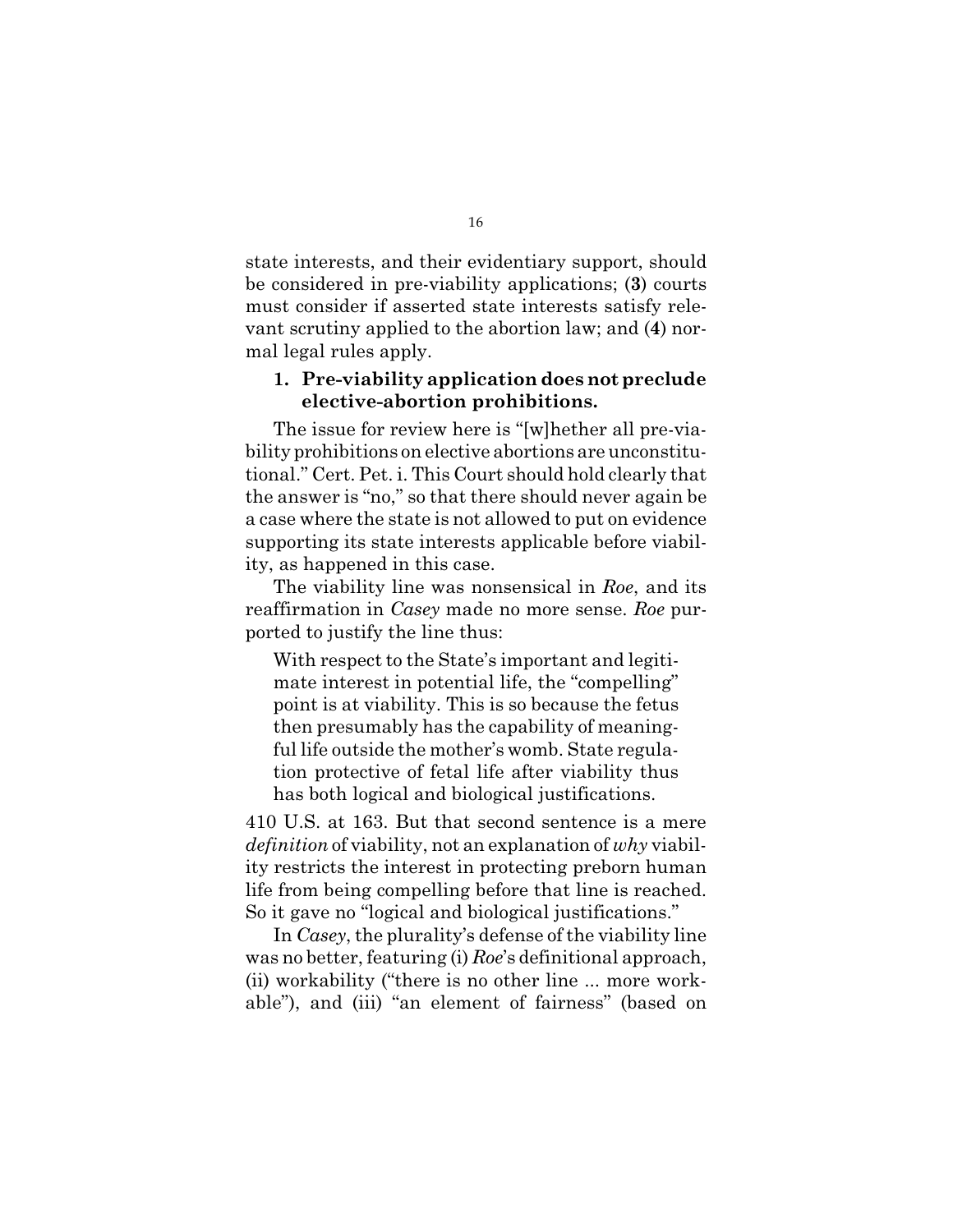women waiting so long). 505 U.S. at 870.

Regarding (i) the *definitional* approach, it fares no better in *Casey* than it did in *Roe* because a viability definition is not a logical, biological, constitutional justification for a viability line categorically excluding state protection of preborn human beings. Unless preborn humans are delivered at viability, the fact that they can then survive outside the womb is no more meaningful than the fact that if left alone in the womb they will continue to be living individual human beings—both before and after the time they would be viable beyond the womb. Before and after the externalviability line, a preborn human is fully viable in the womb. Nothing about the viability line, which varies based on current medical technology, makes a preborn human more or less a preborn human being.

The interest in protecting preborn humans, therefore, is as strong before as after viability. *Cf. Akron*, 462 U.S. at 461 (O'Connor, J., dissenting) ("potential life is no less potential in the first weeks of pregnancy than it is at viability or afterward"). And at no time are preborn humans "*potential* life" because (a) at alltimes they are living, individual human beings—as known since cell biology was discovered in the 1800s, *see, e.g.*, Bopp & Coleson, *supra* note 2, at 256 & n.538<sup>12</sup>—and

 $12$  The cited material documents (1) the cell-biology discovery that individual human life begins when sperm and ovum unite and (2) the subsequent "physicians' crusade" to gain legal protection for preborn humans from abortion, beginning at fertilization instead of the old, unscientific quickening line. Several states explicitly affirmed (and others implied) that protection of the unborn child was a purpose of their abortion-prohibition laws, not just protecting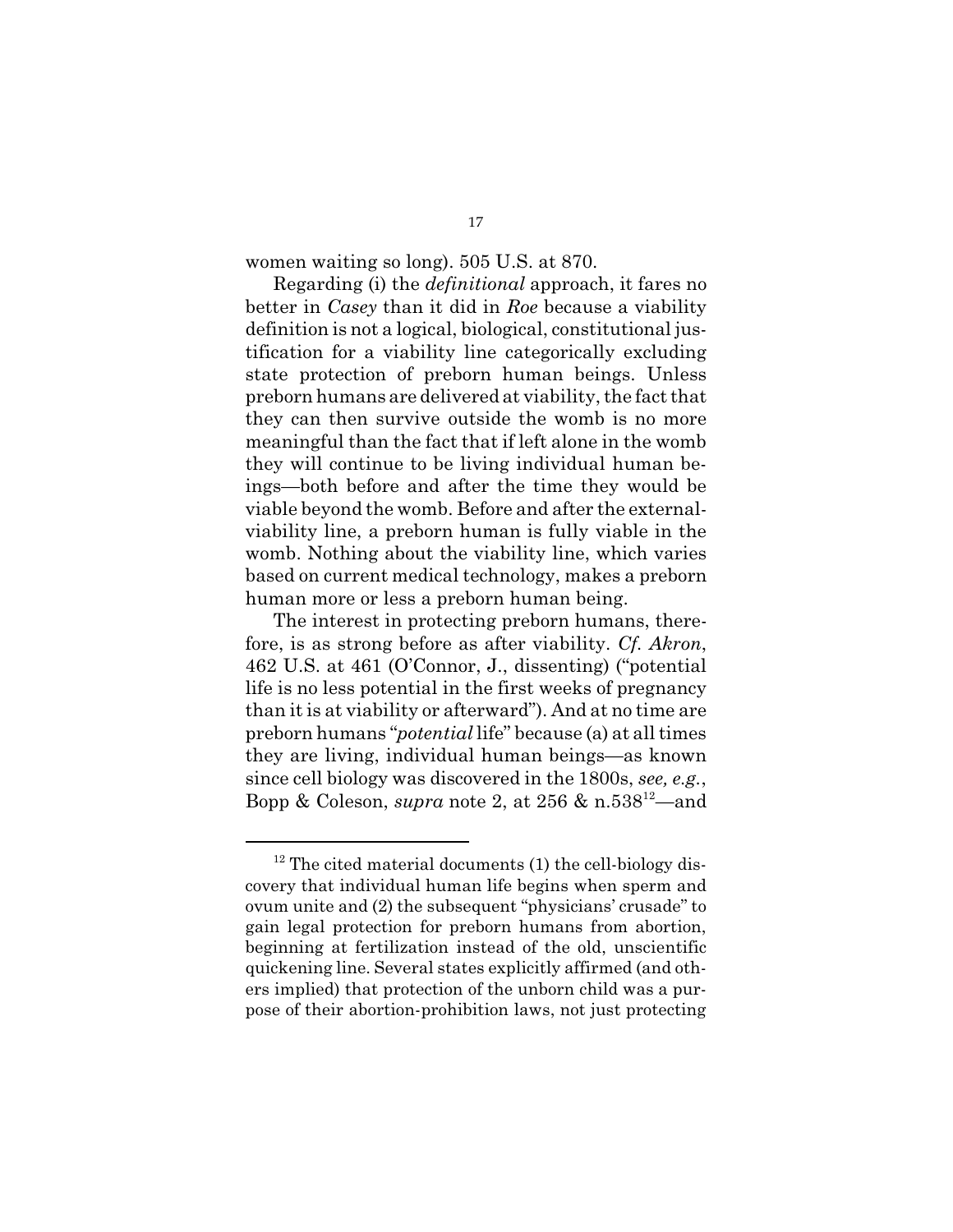(b) there would be no abortion debate at all if preborn humans were not alive. "Potential" implies that preborn, living humans aren't alive until birth, which is nonsensical and against science.

Regarding (ii) *workability*, the lack of a more workable line doesn't justify the viability line. Rather, it merely shows that the joint-opinion Justices wanted a line and so picked one—based on no other justification than the desire to create one. The same thing happened with *Roe*'s trimester framework, which *Casey* rejected while adopting *Roe*'s sloppy, irrational approach of drawing unjustified lines.

Regarding (iii) *fairness*, the *Casey*plurality's principle that delay in seeking an abortion justifies prohibiting abortion at viability under a fairness rationale equally justifies prohibiting most abortions after fifteen weeks, as in Mississippi's Gestational Age Act. After all, most European Union countries say fairness requires limiting most abortions to *twelve* weeks. *See* Right to Life of UK, *What are the abortion time limits in EU countries?*, https://righttolife.org.uk/what-arethe-abortion-time-limits-in-eu-countries;BBC,*Europe's abortion rules*, BBC News (Feb. 12, 2007), http://news.bbc.co.uk/2/hi/europe/6235557.stm. And in considering fairness, fairness to preborn children must be put on the scale too since they are individual human lives, an interest essentially ignored in *Roe* and *Casey*.

This Court has begun the process of rejecting the viability line, so there is already precedent for doing so. In *Gonzales*, 550 U.S. 124, this Court recognized a legitimate interest "in protecting ... the life of the fetus

maternal health as Justice Blackmun claimed in *Roe*. *Id.* (citing *Roe*, 410 U.S. at 151 & n.48)).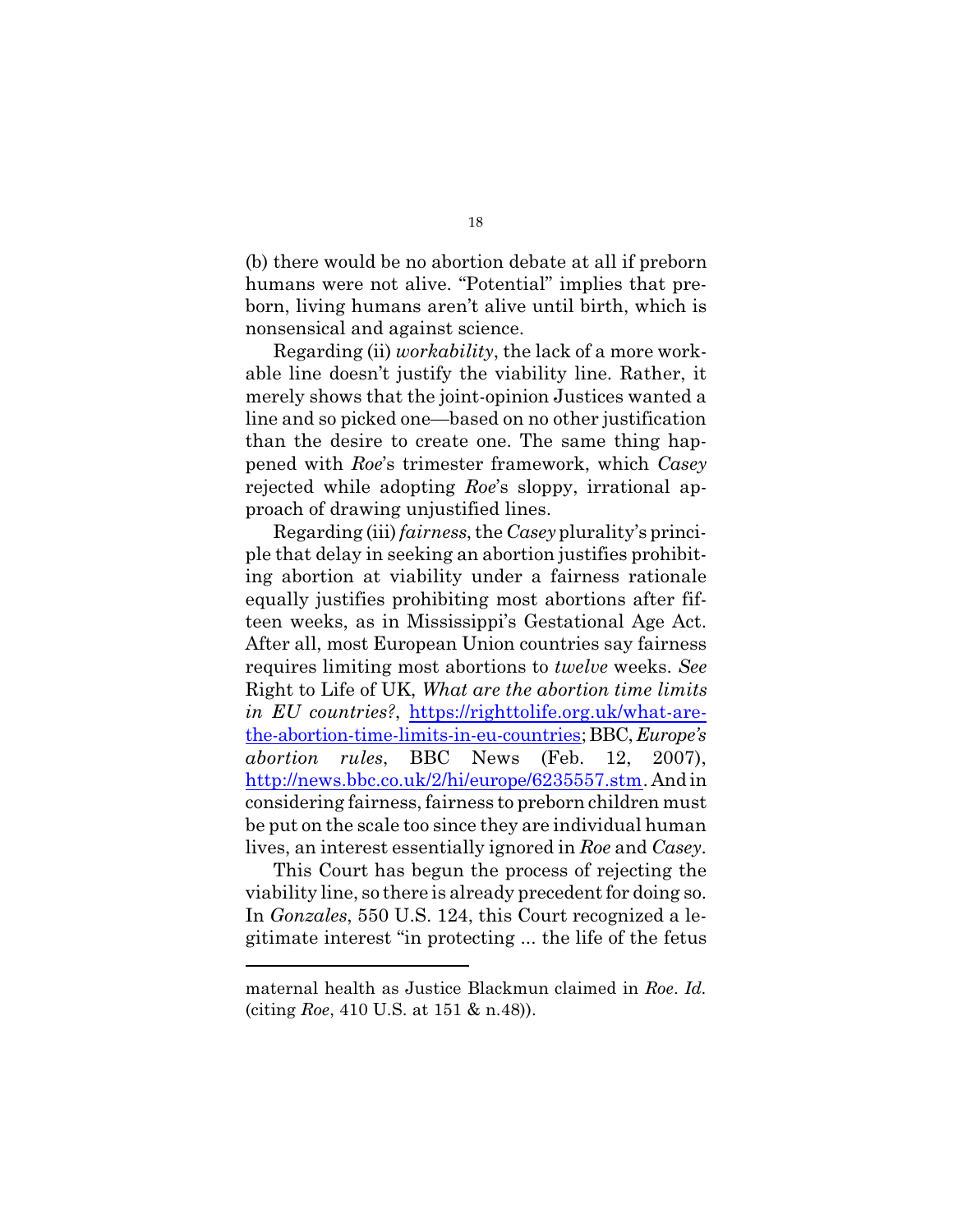that may become a child" "from the outset of the pregnancy," *id.* at 145 (citing *Casey*, 505 U.S. at 846), and thus upheld a partial-birth-abortion ban without regard to its application both pre- and post-viability, *id.* at 147 ("a fetus is a living organism ... whether or not it is viable"). Justice Ginsburg recognized that the Court had abandoned the viability line at the time. *Id.* at 171, 186 ("blurs the line"). So reverting to *Casey's* reliance on the viability line would be inconsistent with *Gonzales*.

Because Petitioners address proffered evidence of factual developments since *Roe* concerning states' interests before viability, Amici don't address that. But Amici agree with Petitioners that recent facts about fetal pain, maternal-health risk, and protecting the medical profession and society undercut the argument for delayed abortions inherent in a viability line. Such evidence was certainly not at issue in *Roe*, where the viability line wasn't even at issue and so not subject to argument and evidence, further undercutting any reason to follow the viability-line dictum here.

In sum, there is no logical, biological, or constitutional justification for a viability line in abortion jurisprudence. This Court's new roadmap should make clear that *Roe*'s and *Casey*'s categorical viability line is gone and should be disregarded in all further cases, as it will be by this Court. If viability were to have any further possible relevance, it should not be as a categorical matter and should only be employed where actually constitutionally relevant (if such relevance is established), based on consideration of all relevant state interests, subject to evidentiary proof under the relevant scrutiny, under normal rules of jurisprudence.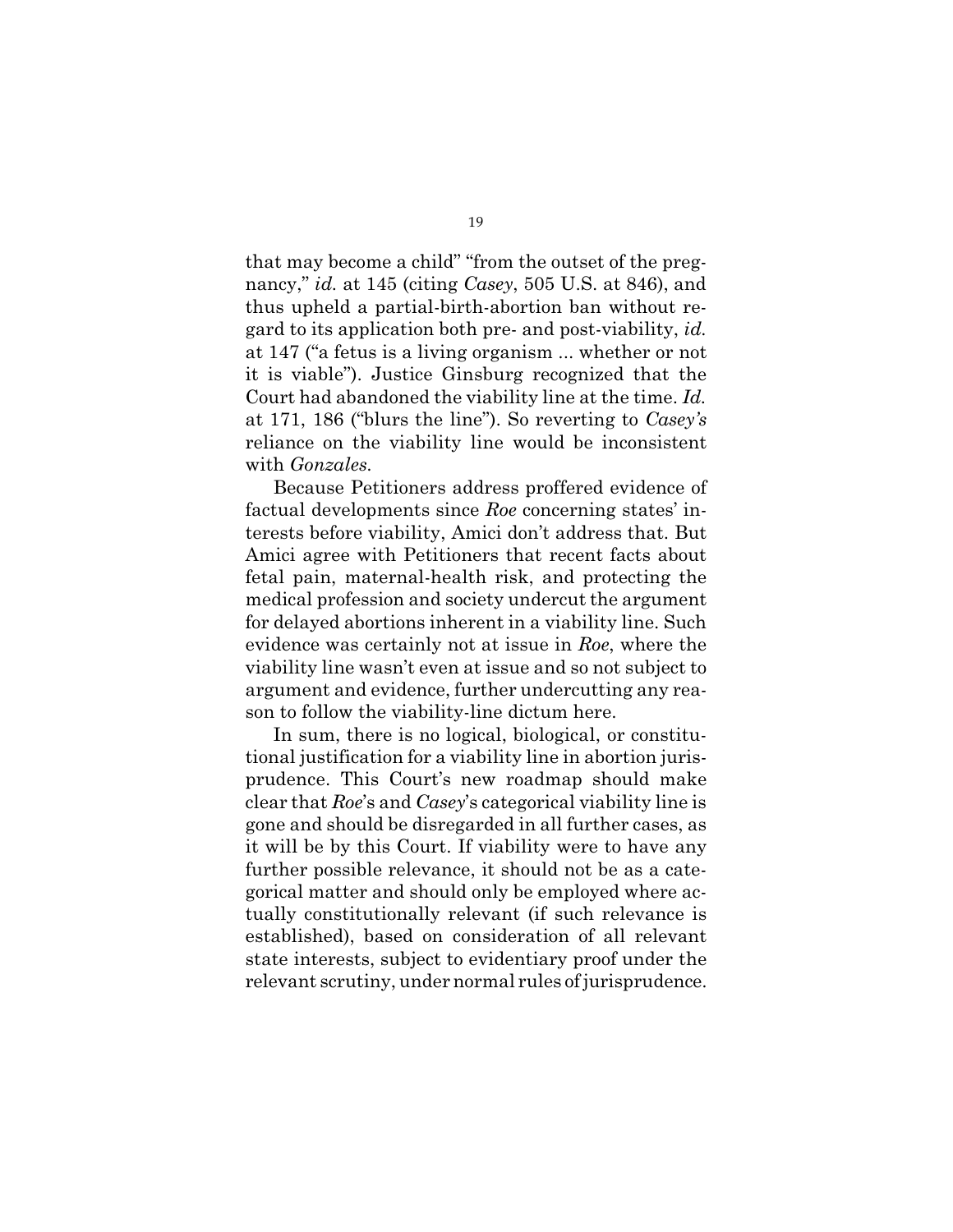#### **2. All relevant state interests should be considered in pre-viability applications.**

This Court's new roadmap should make clear that all relevant state interests should be considered by courts in pre-viability applications, just as in post-viability applications. This logically follows removal of the categorical, viability-line protection for abortion and is consistent with applying normal rules of law.

Refusal to consider state interests—and disallow evidence for those interests, as happened here—is emblematic of the entire abortion-distortion factor atwork in abortion jurisprudence. Consequently, a vital part of beginning removal of the tangent from normal law that *Roe* began is fully recognizing and considering relevant state interests. These interests include the interests asserted by Petitioners here: (**a**) protecting maternal health, (**b**) protecting preborn, individual human life, and (**c**) protecting against harm to the medical profession and civil society. But the roadmap should make clear that (**d**) states may assert and support with evidence *all* other relevant and legitimate state interests in abortion cases to defend laws that apply at any stage of pregnancy.

## **a. States may assert an interest in protecting maternal health for all periods of pregnancy.**

The new roadmap should reaffirm that protecting maternal health is a relevant interest to be considered (with evidence admissible) at all stages of pregnancy without any prior limitation based on artificial lines created by this Court.

*Roe* created an artificial line at the end of the first trimester after which it declared that state interest in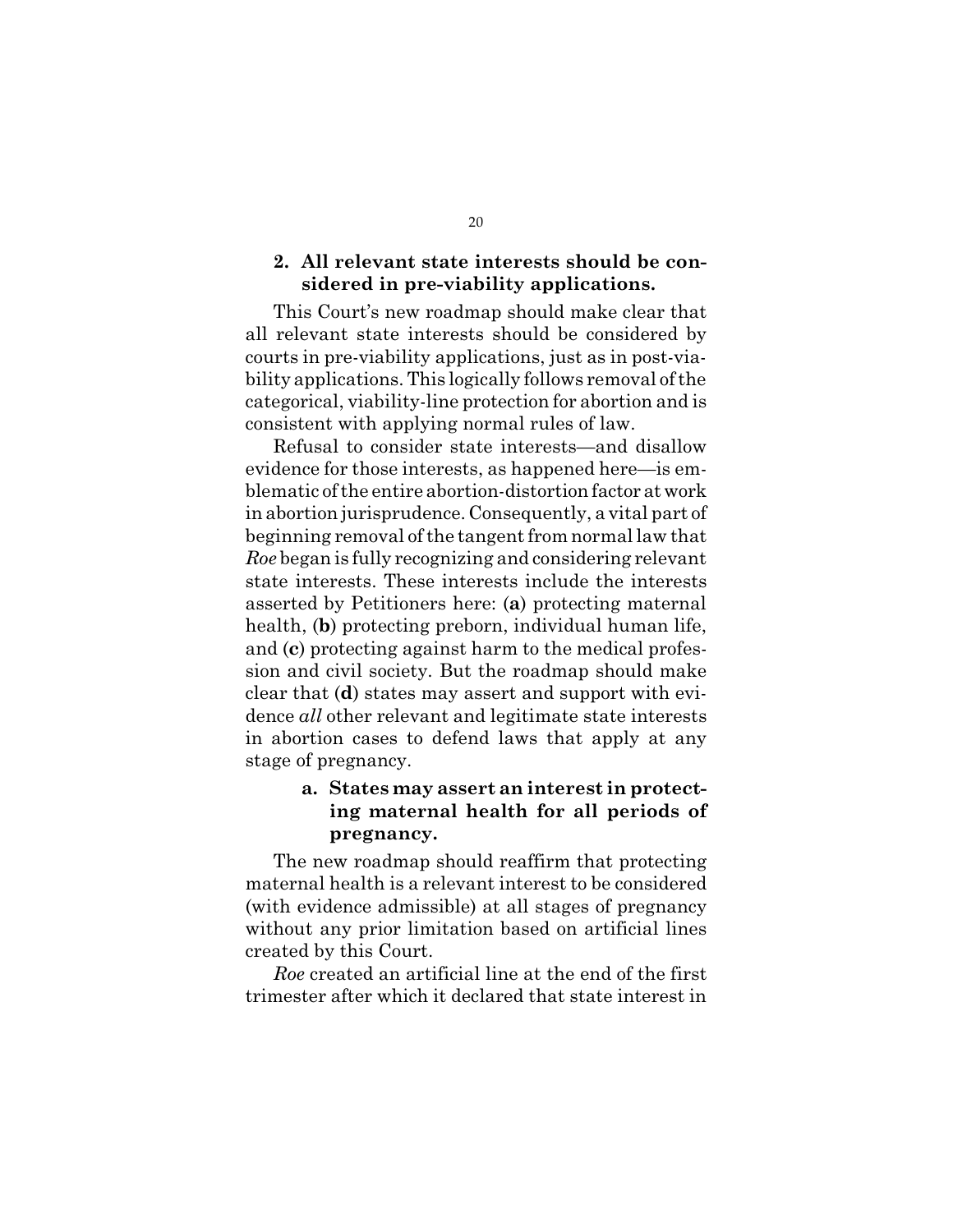maternal health could be considered: "With respect to the State's important and legitimate interest in the health of the mother, the 'compelling' point, in the light of present medical knowledge, is at approximately the end of the first trimester." 410 U.S. at 163. Before that approximate, movable line (based on current "medical knowledge," which necessitates allowing evidence), *Roe* left all concern for maternal health to the "attending physician": "For the stage prior to approximately the end of the first trimester, the abortion decision and its effectuation must be left to the medical judgment of the pregnant woman's attending physician." *Id.* at 164. While ignoring the conflict of interest inherent in giving the physician performing an abortion essentially *carte blanche* to determine what protects the maternal patient's health, *Roe* at least allowed states to establish qualifications for who may be a "physician" allowed to perform abortions. 410 U.S. at 165. And that was followed in *Mazurek*, 520 U.S. 968, and *Menillo*, 423 U.S. 9.

But when states required that the "physician" be one with local hospital admitting privileges who operates in a facility that meets the same requirements as similar ambulatory surgical centers, this Court backtracked in *Whole Woman's Health*, 136 S. Ct. 2292, and *June Medical*, 140 S. Ct. 2103, on what *Roe* said was permissible in protecting maternal health. The new roadmap should reaffirm the state's interest in protecting maternal health, which may be asserted to justify abortion regulation, where appropriate.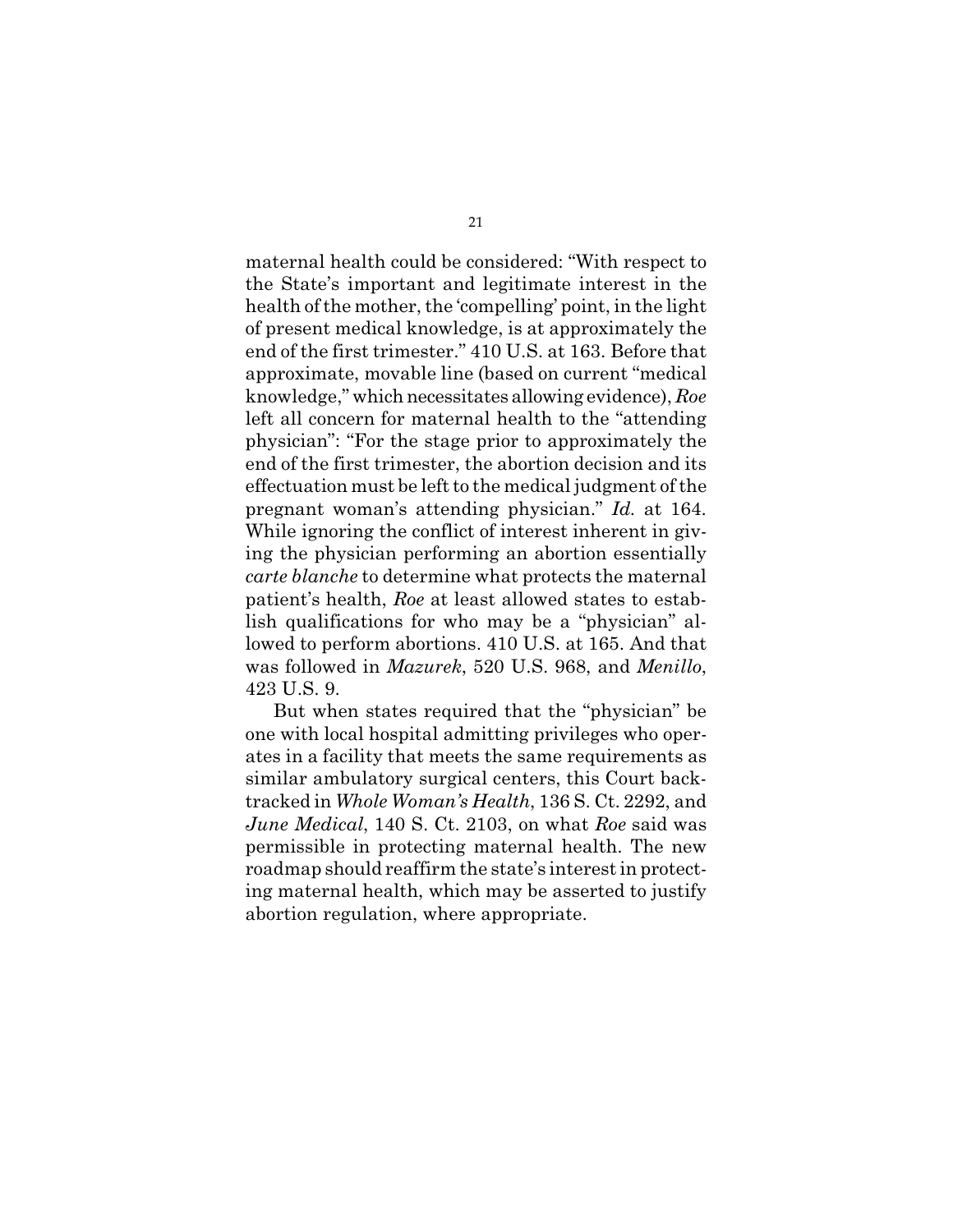#### **b. States may assert an interest in protecting preborn, individual human life, including against pain, during all periods of pregnancy.**

The new roadmap should reaffirm that protecting preborn,individual humanlife, including against pain, is a relevant interest to be considered (with evidence admissible) at all stages of pregnancy without any prior limitation based on artificial lines created by this Court. *Roe* held that the state's interest in protecting prebornhuman life became compelling at viability. 410 U.S. at 164. But this meant little in *Thornburgh*. *Supra* Part I.A. *Casey* abandoned the need for strict scrutiny with its new substantial-obstacle test, so it did not speak in terms of compelling interests, but it "recogni- [zed] that there is a substantial interest in potential life throughout pregnancy." 505 U.S. at 876 (plurality). *Gonzales* recognized this interest without regard to viability. 550 U.S. at 147, 157. As Petitioners develop factually, this interest should be recognized as extending to protecting preborn human beings from pain. These interests should be reaffirmed as interests states may always assert as relevant.

## **c. States may assert an interest in protecting against harm to the medical profession and civil society during all periods of pregnancy.**

The new roadmap should affirm that protecting against harm to the medical profession and civil society is a relevant state interest to be considered (with evidence admissible), regardless of the stage of pregnancy. Petitioners develop this factually, and this Court recognized in *Roe* that states could regulate who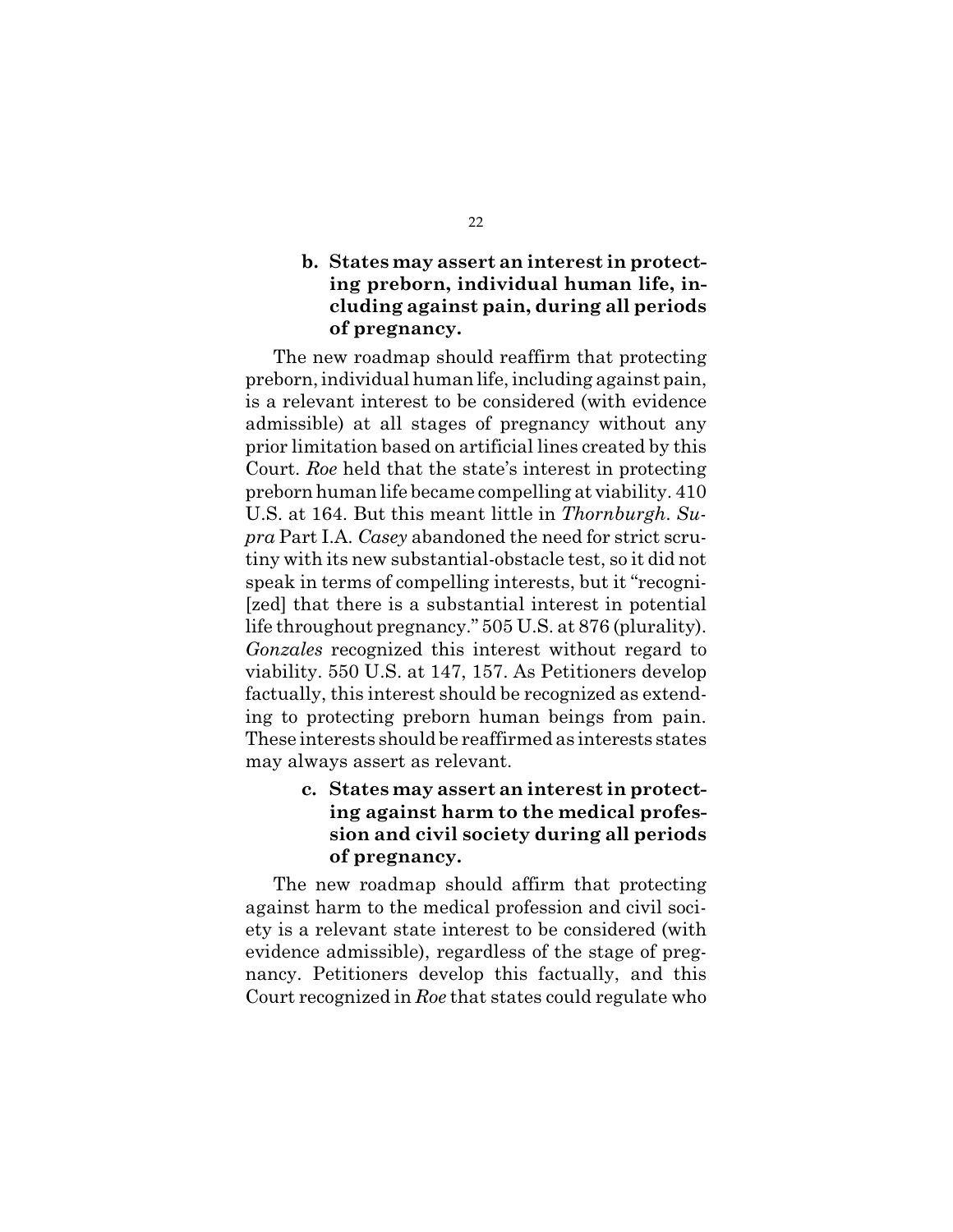qualifies as a "physician" to perform abortion, though in later decisions this has often been ignored. *See supra* Part I.A.

In *Gonzales*, 550 U.S. 124, however, this Court recited approvingly congressional findings in support of its partial-birth-abortion ban, including that a partialbirth-abortion is "a brutal and inhuman procedure" and, by not prohibiting it, it "'will further coarsen society to the humanity of not only newborns, but all vulnerable and innocent human life, making it increasingly difficult to protect such life.'" *Id.* at 157 (citation omitted). This Court noted that "[t]he Act expresses respect for the dignity of human life," and "Congress was concerned, furthermore, with the effects on the medical community and on its reputation caused by the practice of partial-birth abortion." *Id.* And the Act's findings continued, noted this Court:

"Partial-birth abortion ... confuses the medical, legal, and ethical duties of physicians to preserve and promote life, as the physician acts directly against the physical life of a child, whom he or she had just delivered, all but the head, out of the womb, in order to end that life."

Id. (citation omitted). Then this Court held that such concerns are fully legitimate state interests: "There can be no doubt that the government 'has an interest in protecting the integrity andethics ofthe medical profession." *Id.* (citations omitted). As with the other interests this Court has recognized, this interest should be reaffirmed as cognizable (and for which evidence may be admitted) to guide lower courts.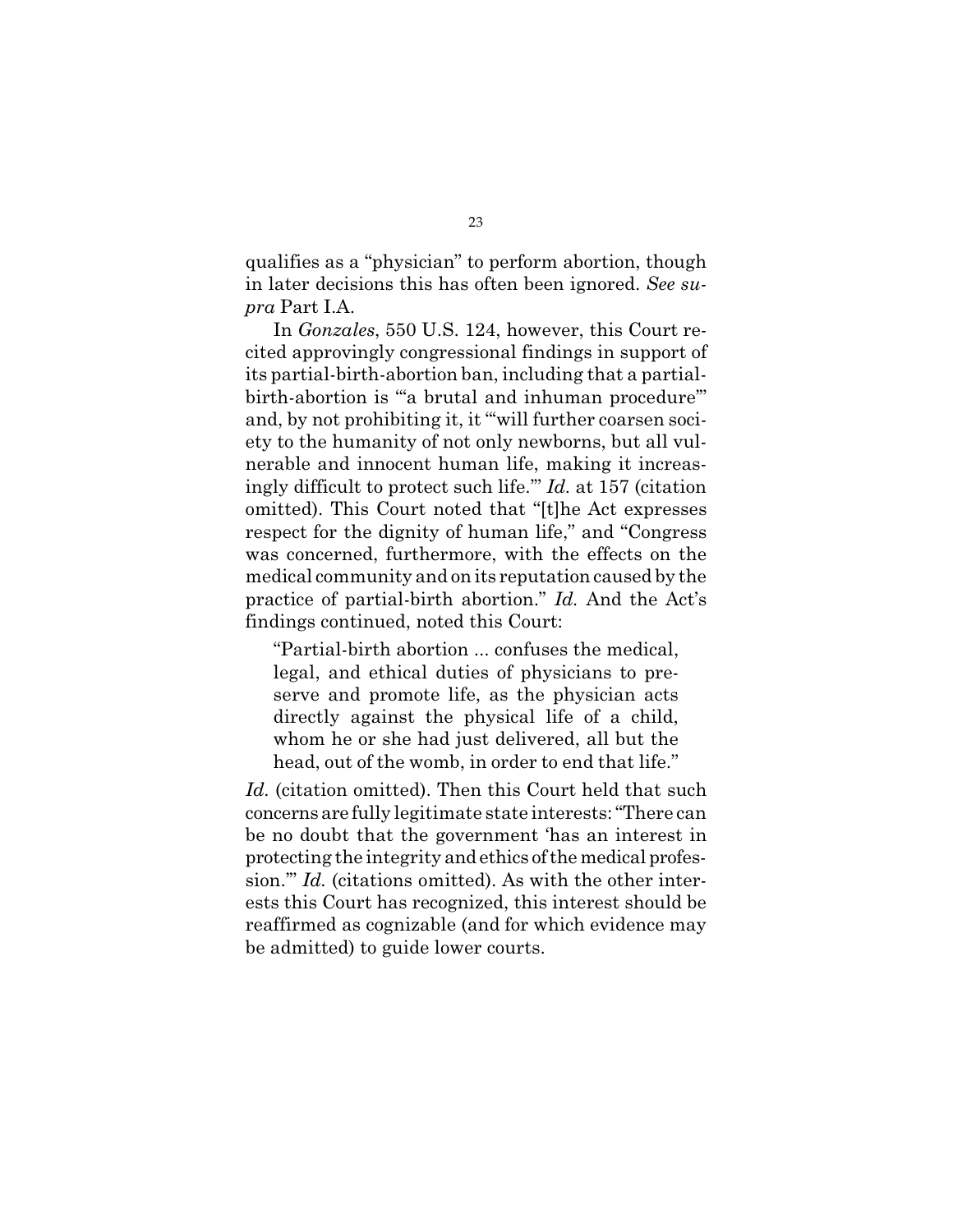#### **d. States may assert all other relevant interests pre-viability and establish them with evidence.**

Beyond reaffirmation of the foregoing interests asserted by Petitioners here, the new roadmap should affirm that courts may consider all other relevant state interests (with evidence admissible) without regard to any viability line. For example, in *Box v. Planned Parenthood of Indiana and Kentucky*, 139 S. Ct. 1780 (2019) (per curiam), this Court denied certiorari to review "whether Indiana may prohibit the knowing provision of sex-, race-, and disability-selective abortions by abortion providers" because only one circuit had held such a law unconstitutional, *id.* at 1782. Justice Thomas concurred in an opinion that developed at length the eugenics movement, its relation to abortion, and the use of abortion for the reasons that Indiana banned such knowing abortions by abortion providers. *Id.* at 1782-93. He noted that "both the District Court and the Seventh Circuit held that this Court had already decided the matter: '*Casey*'s holding that a woman has the right to terminate her pregnancy through viability is categorical.'" *Id.* at 1792 (citations omitted). But, as Justice Thomas and Judge Easterbrook (dissenting) noted, *Casey* didn't consider such an issue. *Id.* (citation omitted).

This Court should hold that *Casey*'s viability line does not preclude prohibitions prior to viability as a categorical matter of the interests represented by such laws (and others) and that states are free to assert such interests and to submit evidence in support of them without regard to any categorical viability line.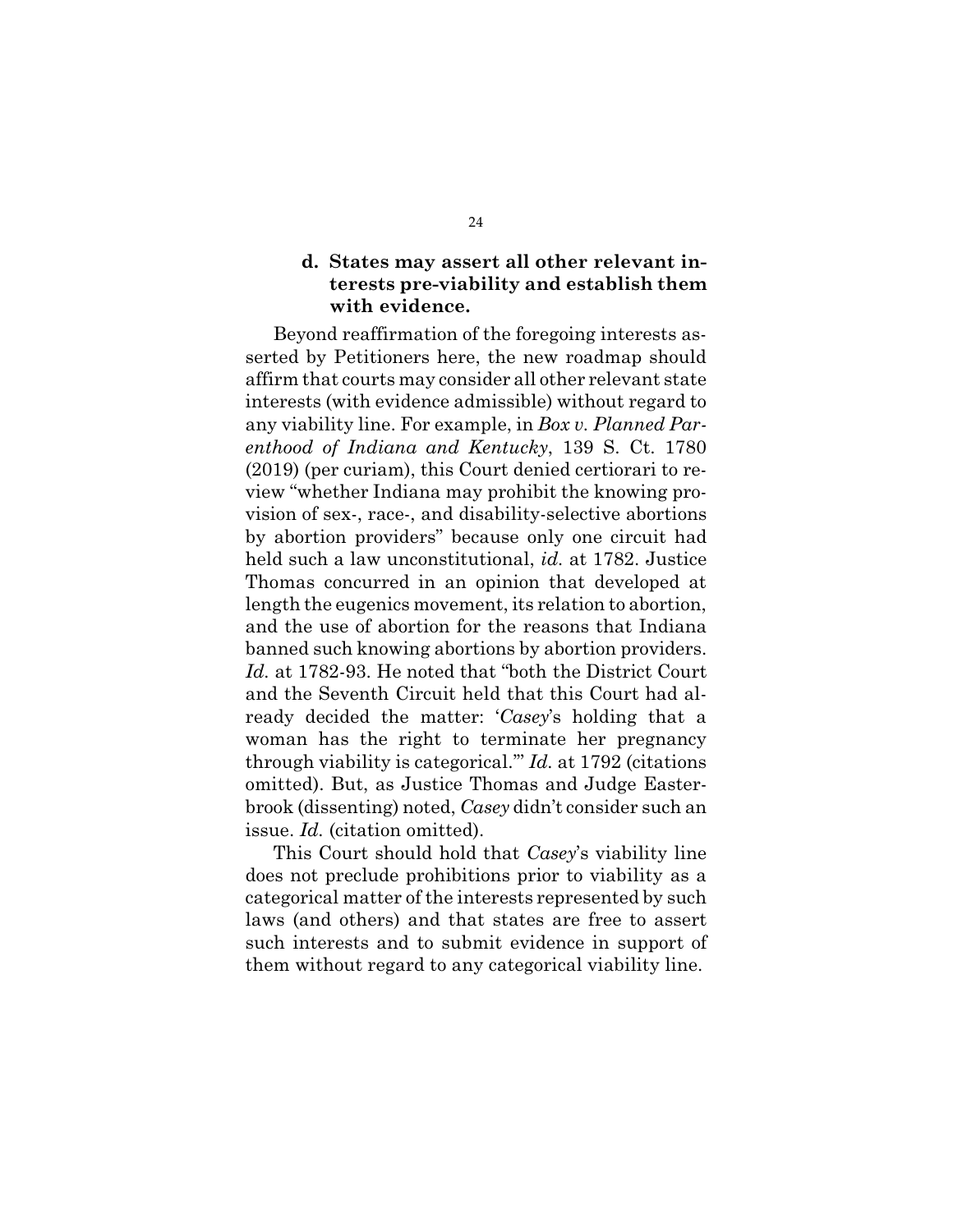### **3. Courts must consider if established state interests satisfy relevant scrutiny in context.**

The new roadmap should also establish that courts must consider whether relevant interests (of the sort just described) satisfy the applicable scrutiny in context, based on evidence. With the artificial, categorical, viability line removed by this Court, there will be no excuse for a district court again to refuse to admit evidence on asserted state interests.

Of course, what *is* the applicable scrutiny must be clarified in the new roadmap if there is to be removal of the jurisprudence of doubt. So at a minimum, the *Casey* language about "benefits" and the like on which abortion advocates relied to persuade courts to abandon *Casey*'s substantial-obstacle test in favor of a burden-benefit-balancing test must be clarified so as to never again be so used.

But whatever scrutiny this Court has established, the new roadmap should focus on fully embracing state interests and allowing states to assert them and submit evidence to meet the relevant scrutiny. Focusing on state interests, along with requiring the application of normal rules, as discussed next, provides the surest means of reversing the anomalous tangent that is *Roe* and its progeny.

#### **4. Normal rules must apply.**

The new roadmap should establish that normal legal rules apply in abortion cases and that the abortiondistortion effect is henceforth to be eliminated. And simply applying normal rules, and requiring lower courts to do the same, will begin the process of reversing the anomalous tangent on which this Court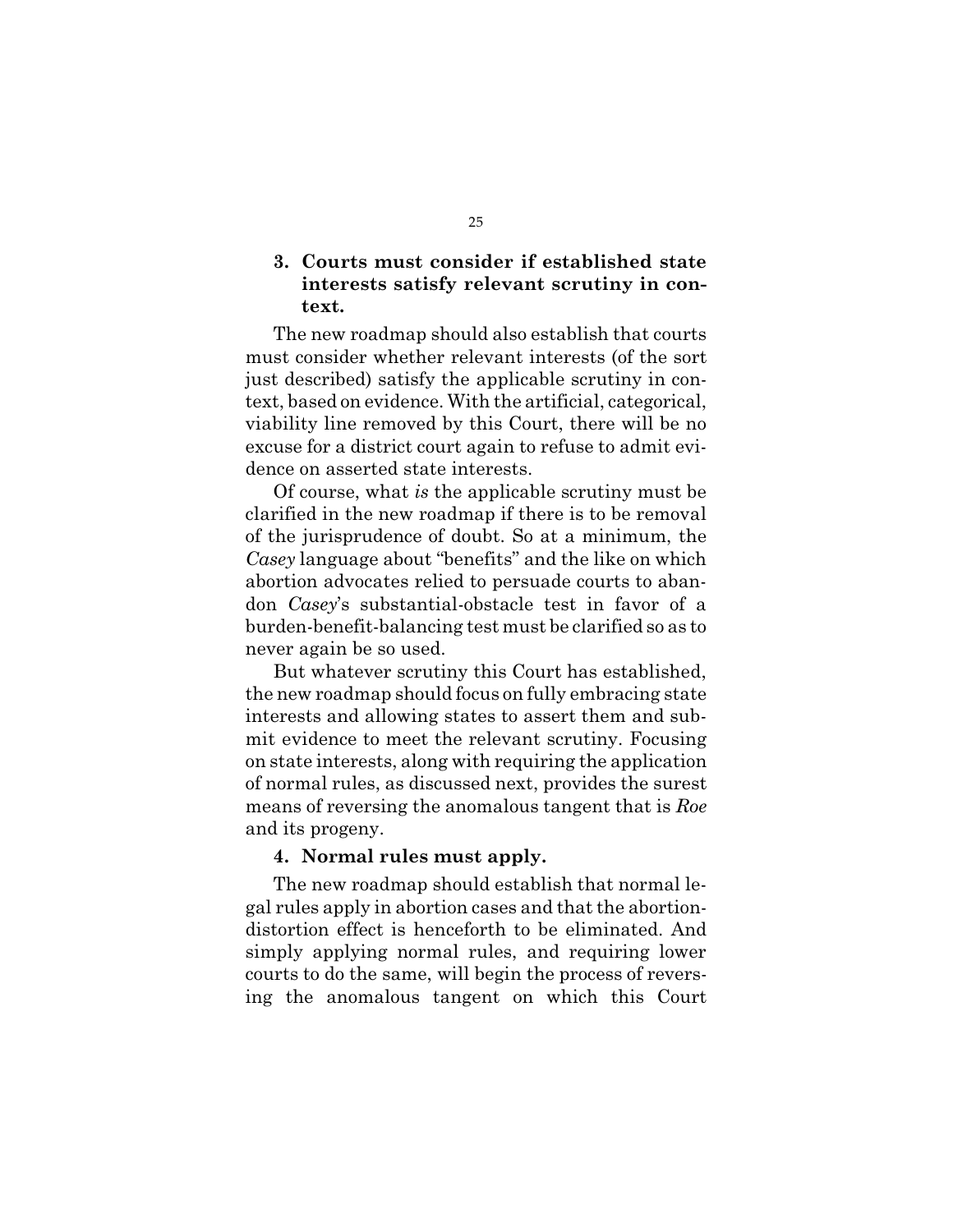launched in *Roe*.

For example, applying normal rules will restore the facial-challenge test of *United States v. Salerno*, 481 U.S. 739 (1987), to abortion jurisprudence instead of *Casey*'s "large fraction" test that Justice Ginsburg acknowledged "is, in short, no fraction because the numerator and denominator are the same," *Gonzales*, 550 U.S. at 188 n.20 (Ginsburg, J., with Stevens, Souter & Breyer, JJ., dissenting).

Normal rules will also restore the preference for asapplied challenges instead of pre-enforcement, facial challenges, as held in *Gonzales*. *Id.* at 167. Normal rules, if applied faithfully, will eliminate third-party standing for abortion clinics and abortion doctors, which has repeatedly been advocated. *See, e.g.*, Cert. Pet. i (third question presented raised this issue, though review was not granted); Bopp & Coleson, *supra* note 2, at 306-315 (establishing anomalous treatment of standing in abortion jurisprudence, including for third-party standing). Of course, systematically applying normal rules will eventually lead all the way back to *Roe*, which was itself built on anomalies.

## **III.**

### **This case should be remanded to apply this Court's new roadmap.**

After this Court has established the new roadmap, this case should be remanded to the court below to apply the new roadmap to the Mississippi statute before this Court. That too would be the normal rule. The court below would do so properly by recognizing that (i) no viability line precludes abortion prohibitions before viability, (ii) relevant interests, and their evidentiary support, must be considered in defense of state laws